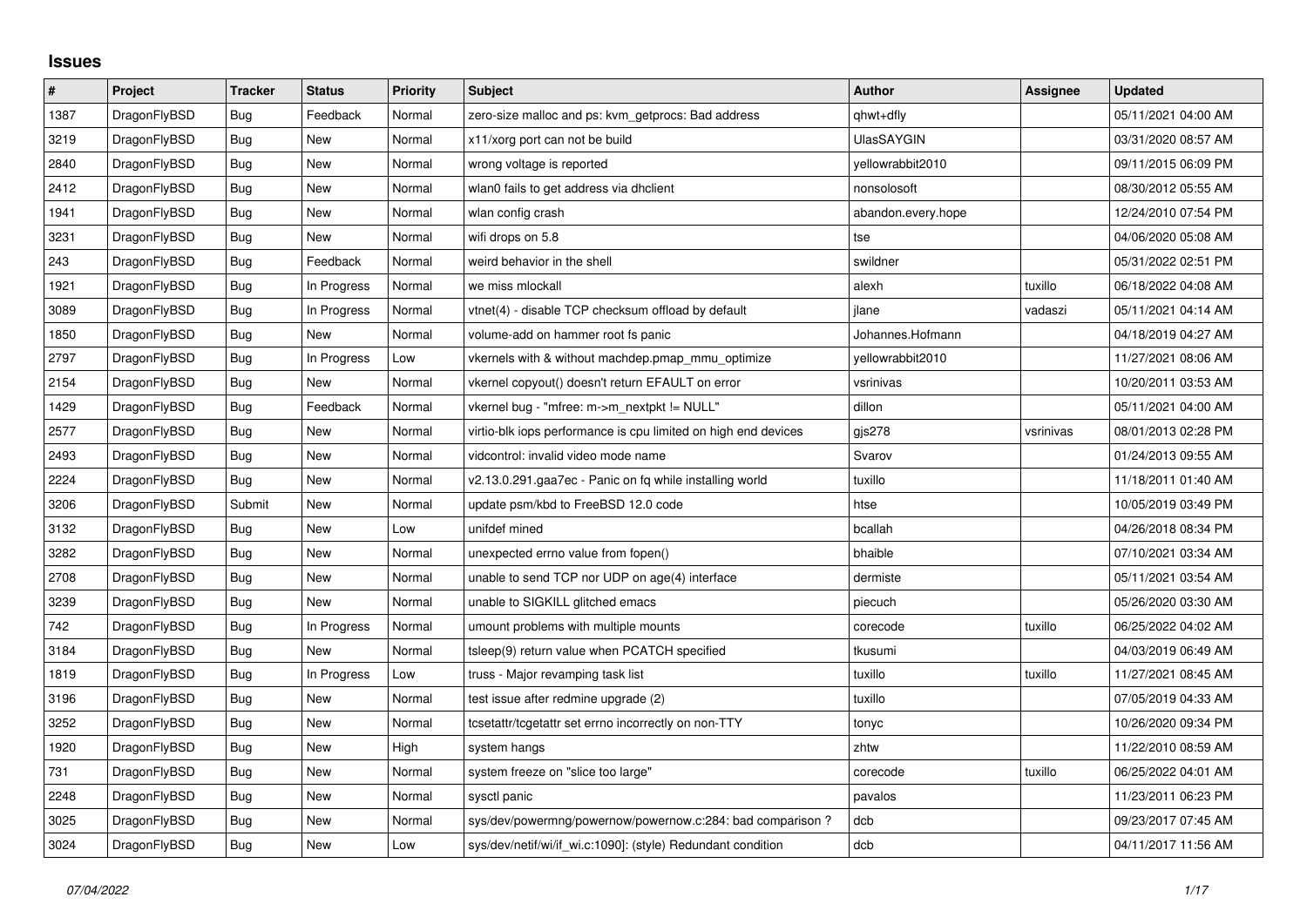| #    | Project      | <b>Tracker</b> | <b>Status</b> | <b>Priority</b> | <b>Subject</b>                                                                                                 | <b>Author</b>    | Assignee | <b>Updated</b>      |
|------|--------------|----------------|---------------|-----------------|----------------------------------------------------------------------------------------------------------------|------------------|----------|---------------------|
| 3076 | DragonFlyBSD | Bug            | <b>New</b>    | Normal          | sys/dev/netif/ig_hal/e1000_ich8lan.c:1594: sanity checking mixup ?                                             | dcb              |          | 10/11/2017 01:58 AM |
| 3022 | DragonFlyBSD | <b>Bug</b>     | <b>New</b>    | Normal          | sys/dev/netif/ath/ath/if_ath.c:2142: strange bitmask?                                                          | dcb              |          | 04/11/2017 11:49 AM |
| 3021 | DragonFlyBSD | Bug            | In Progress   | Normal          | sys/dev/drm/i915/i915_gem_stolen.c:115]: (error) Signed integer<br>overflow for expression '65535<<20'         | dcb              |          | 04/11/2017 12:46 PM |
| 3018 | DragonFlyBSD | <b>Bug</b>     | <b>New</b>    | Normal          | sys/bus/u4b/wlan/if_run.c:5464]: (style) Redundant condition                                                   | dcb              |          | 04/11/2017 11:26 AM |
| 2957 | DragonFlyBSD | <b>Bug</b>     | Feedback      | Normal          | swapoff -a followed by swapon -a doesn't give your swap back                                                   | neilb            |          | 10/09/2016 04:17 AM |
| 2892 | DragonFlyBSD | <b>Bug</b>     | <b>New</b>    | Normal          | swap_pager:indefinite wait bufferf error                                                                       | <b>Ihmwzy</b>    |          | 02/21/2016 10:32 PM |
| 3209 | DragonFlyBSD | <b>Bug</b>     | New           | Normal          | svc has some minor bugs                                                                                        | arcade@b1t.name  |          | 10/24/2019 09:08 AM |
| 1368 | DragonFlyBSD | <b>Bug</b>     | In Progress   | Normal          | suspend signal race?                                                                                           | qhwt+dfly        |          | 05/11/2021 03:51 AM |
| 2297 | DragonFlyBSD | <b>Bug</b>     | <b>New</b>    | Normal          | strange NFS (client) error messages / problems                                                                 | Anonymous        |          | 02/19/2012 02:59 PM |
| 2557 | DragonFlyBSD | Bug            | <b>New</b>    | Normal          | stock 3.4.1 kernel halts during booting if dm and dm_target_crypt<br>are loaded and RAID controller is present | phma             |          | 05/12/2013 10:38 PM |
| 2055 | DragonFlyBSD | Bug            | <b>New</b>    | Normal          | $ssh + IPV6 + bridge \Rightarrow$ connection freezes                                                           | steve            |          | 04/24/2011 07:13 PM |
| 2067 | DragonFlyBSD | <b>Bug</b>     | <b>New</b>    | Normal          | sound/pcm: "play interrupt timeout, channel dead"                                                              | matthiasr        |          | 05/11/2021 03:55 AM |
| 2746 | DragonFlyBSD | Bug            | New           | Normal          | some fraction of xterms started from the xmonad window manager<br>get killed with SIGALRM                      | isenmann         | profmakx | 12/28/2014 02:51 AM |
| 2136 | DragonFlyBSD | <b>Bug</b>     | <b>New</b>    | Normal          | socketpair() doesn't free file descriptors on copyout failure                                                  | vsrinivas        |          | 04/05/2013 09:13 AM |
| 2252 | DragonFlyBSD | <b>Bug</b>     | <b>New</b>    | Low             | snd_hda not useable if loaded via /boot/loader.conf                                                            | xbit             | swildner | 12/14/2011 12:23 AM |
| 2090 | DragonFlyBSD | <b>Bug</b>     | Feedback      | Normal          | snd hda does not support headphone automute                                                                    | justin           |          | 03/29/2012 08:03 PM |
| 1700 | DragonFlyBSD | Submit         | In Progress   | Normal          | skip boot2 menu on <enter></enter>                                                                             | Johannes.Hofmann | tuxillo  | 05/15/2022 08:35 AM |
| 2167 | DragonFlyBSD | <b>Bug</b>     | <b>New</b>    | Normal          | shutdown/reboot fails after uptime msg                                                                         | marino           |          | 11/28/2011 03:01 AM |
| 3319 | DragonFlyBSD | <b>Bug</b>     | <b>New</b>    | Normal          | setproctitle() calls can change effect of later setproctitle() calls                                           | tonyc            |          | 06/29/2022 06:10 PM |
| 2877 | DragonFlyBSD | <b>Bug</b>     | <b>New</b>    | Low             | sed fails when working with UTF-8 locale and non-UTF symbols                                                   | arcade@b1t.name  |          | 12/30/2015 11:20 AM |
| 2199 | DragonFlyBSD | <b>Bug</b>     | New           | Normal          | screen segfaults if utmpx isn't present                                                                        | pavalos          |          | 11/15/2011 10:52 PM |
| 901  | DragonFlyBSD | <b>Bug</b>     | Feedback      | Normal          | route show needs to get data from all cpus                                                                     | corecode         | tuxillo  | 05/11/2021 03:50 AM |
| 1563 | DragonFlyBSD | <b>Bug</b>     | Feedback      | Normal          | reset(1) doesn't reset terminal to the defaults                                                                | hasso            |          | 03/10/2013 04:17 AM |
| 3217 | DragonFlyBSD | Bug            | New           | Normal          | rescue tools: make install fails if rescue folder doesn't exist                                                | t dfbsd          |          | 11/27/2019 08:16 PM |
| 3170 | DragonFlyBSD | <b>Bug</b>     | <b>New</b>    | Normal          | repeatable nfsd crash                                                                                          | tse              |          | 06/11/2020 05:52 AM |
| 2331 | DragonFlyBSD | i Bug          | New           | Normal          | reading mouse mode from unopen file descriptor hangs mouse<br>driver                                           | phma             |          | 03/14/2012 09:43 AM |
| 2292 | DragonFlyBSD | <b>Bug</b>     | New           | Normal          | re interface with jumbo frames (mtu larger than 1500) hangs after<br>some traffic                              | Anonymous        |          | 01/31/2012 12:11 AM |
| 2045 | DragonFlyBSD | <b>Bug</b>     | New           | Normal          | ral(4): Fatal trap 12: page fault while in kernel mode (two panics)                                            | herrgard         |          | 11/03/2011 05:34 PM |
| 3238 | DragonFlyBSD | <b>Bug</b>     | New           | Normal          | race conditions when printing from vkernel console                                                             | piecuch          |          | 05/19/2020 02:50 PM |
| 1440 | DragonFlyBSD | <b>Bug</b>     | New           | Normal          | ptrace/gdb doesn't work after process blocks SIGTRAP                                                           | corecode         | tuxillo  | 05/11/2021 03:52 AM |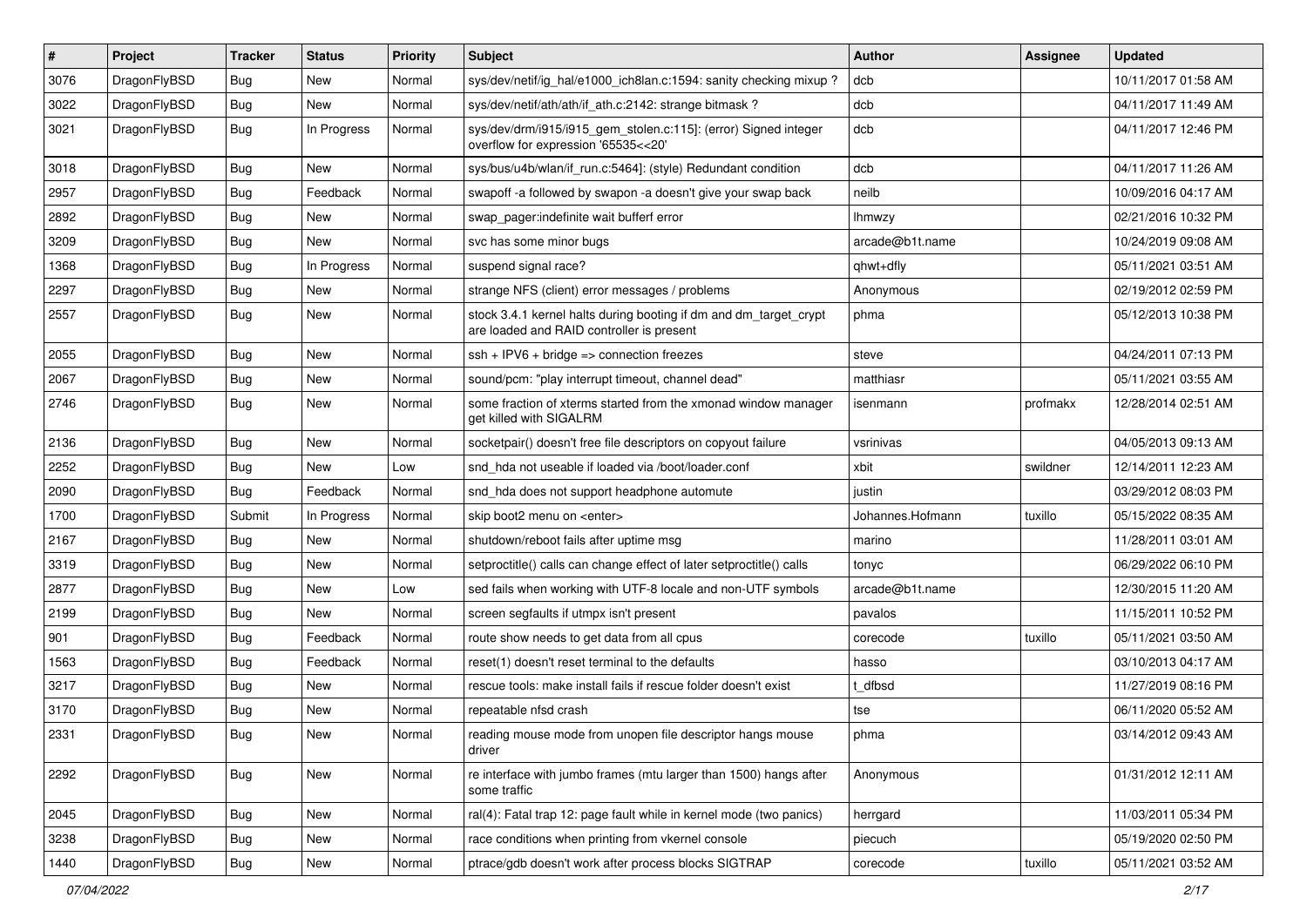| $\vert$ # | Project      | <b>Tracker</b> | <b>Status</b> | <b>Priority</b> | Subject                                                                                                                                                                                           | <b>Author</b> | <b>Assignee</b> | <b>Updated</b>      |
|-----------|--------------|----------------|---------------|-----------------|---------------------------------------------------------------------------------------------------------------------------------------------------------------------------------------------------|---------------|-----------------|---------------------|
| 847       | DragonFlyBSD | <b>Bug</b>     | Feedback      | Normal          | processes getting stuck on mount point                                                                                                                                                            | corecode      | tuxillo         | 05/11/2021 03:50 AM |
| 2075      | DragonFlyBSD | <b>Bug</b>     | New           | Normal          | pflogd on x86 64                                                                                                                                                                                  | fanch         |                 | 05/16/2011 04:04 PM |
| 3228      | DragonFlyBSD | <b>Bug</b>     | New           | Low             | pfi kif unref: state refcount $\leq$ 0 in dmesg                                                                                                                                                   | justin        |                 | 03/05/2021 06:39 AM |
| 2586      | DragonFlyBSD | <b>Bug</b>     | New           | Normal          | pf: "modulate" state seems problematic                                                                                                                                                            | srussell      |                 | 09/25/2013 07:36 PM |
| 1969      | DragonFlyBSD | <b>Bug</b>     | New           | Normal          | pf-related network problem                                                                                                                                                                        | pavalos       | lentferj        | 02/01/2011 06:57 PM |
| 1489      | DragonFlyBSD | <b>Bug</b>     | Feedback      | Normal          | panic: ufs dirbad: bad dir                                                                                                                                                                        | rumcic        |                 | 03/10/2013 04:34 AM |
| 1634      | DragonFlyBSD | <b>Bug</b>     | <b>New</b>    | Normal          | panic: spin_lock: 0xe4ad1320, indefinitive wait!                                                                                                                                                  | elekktretterr |                 | 01/19/2015 03:21 AM |
| 2080      | DragonFlyBSD | Bug            | New           | Normal          | panic: lockmgr thrd sleep: called from interrupt, ipi, or hard code<br>section                                                                                                                    | rumcic        |                 | 05/30/2011 05:06 PM |
| 3245      | DragonFlyBSD | <b>Bug</b>     | New           | Normal          | panic: free: guard1x fail, i915 load from loader.conf                                                                                                                                             | polachok      |                 | 08/21/2020 10:36 AM |
| 1249      | DragonFlyBSD | <b>Bug</b>     | Feedback      | Normal          | panic: ffs vfree: freeing free inode                                                                                                                                                              | rumcic        |                 | 03/10/2013 05:13 AM |
| 2370      | DragonFlyBSD | Bug            | New           | Normal          | panic: ffs valloc: dup alloc                                                                                                                                                                      | marino        | vsrinivas       | 02/01/2013 09:28 AM |
| 2048      | DragonFlyBSD | <b>Bug</b>     | New           | Normal          | panic: ffs sync: rofs mod                                                                                                                                                                         | pavalos       |                 | 04/12/2011 05:45 AM |
| 1944      | DragonFlyBSD | Bug            | New           | Normal          | panic: backing object 0xdea7b258 was somehow re-referenced<br>during collapse!                                                                                                                    | sepherosa     |                 | 12/27/2010 02:06 AM |
| 1577      | DragonFlyBSD | Bug            | Feedback      | Normal          | panic: assertion: leaf->base.obj_id == ip->obj_id in<br>hammer_ip_delete_range                                                                                                                    | ghwt+dfly     |                 | 05/11/2021 04:01 AM |
| 1481      | DragonFlyBSD | Bug            | Feedback      | Normal          | panic: assertion: kva_p(buf) in soopt_from_kbuf (after ipfw pipe<br>show, 2.2.1-R)                                                                                                                | combiner      |                 | 05/11/2021 04:01 AM |
| 1913      | DragonFlyBSD | Bug            | New           | Normal          | panic: assertion: ip->flush_state != HAMMER_FST_FLUSH in<br>hammer_flush_inode_core                                                                                                               | swildner      |                 | 11/20/2010 05:27 PM |
| 1218      | DragonFlyBSD | <b>Bug</b>     | In Progress   | Normal          | panic: assertion: $error == 0$ in hammer start transaction                                                                                                                                        | rumcic        |                 | 05/11/2021 04:00 AM |
| 1583      | DragonFlyBSD | Bug            | In Progress   | Normal          | panic: assertion: cursor->trans->sync_lock_refs > 0 in<br>hammer recover cursor                                                                                                                   | corecode      | tuxillo         | 05/11/2021 03:53 AM |
| 1593      | DragonFlyBSD | <b>Bug</b>     | Feedback      | Normal          | panic: assertion: ccb == ap->ap_err_ccb in ahci_put_err_ccb                                                                                                                                       | ftigeot       | ftigeot         | 05/15/2022 05:09 AM |
| 1448      | DragonFlyBSD | Bug            | Feedback      | Normal          | panic: assertion: _tp->tt_msg->tt_cpuid == mycpuid in<br>tcp_callout_active tcp_output tcp_usr_send netmsg_pru_send<br>netmsg_service tcpmsg_service_loop                                         | dillon        |                 | 05/11/2021 04:00 AM |
| 1769      | DragonFlyBSD | Bug            | <b>New</b>    | Normal          | panic: assertion: _tp->tt_msg->tt_cpuid == mycpuid in<br>tcp_callout_active                                                                                                                       | pavalos       | sjg             | 05/15/2022 11:07 AM |
| 2085      | DragonFlyBSD | Bug            | <b>New</b>    | Normal          | panic: assertion: (m->flags & PG MAPPED) == 0 in<br>vm_page_free_toq                                                                                                                              | vsrinivas     |                 | 06/10/2011 07:48 AM |
| 1917      | DragonFlyBSD | <b>Bug</b>     | New           | Normal          | panic: assertion: (RB_EMPTY(&ip->rec_tree) && (ip->flags &<br>HAMMER_INODE_XDIRTY) == 0)    (!RB_EMPTY(&ip->rec_tree)<br>&& (ip->flags & HAMMER_INODE_XDIRTY) != 0) in<br>hammer_flush_inode_done | qhwt.dfly     |                 | 11/24/2010 03:23 AM |
| 2254      | DragonFlyBSD | Bug            | New           | Normal          | panic: assertion "ref < &td->td_toks_end" failed in lwkt_gettoken at<br>/usr/src/sys/kern/lwkt_token.c:588                                                                                        | eocallaghan   |                 | 12/05/2011 10:21 PM |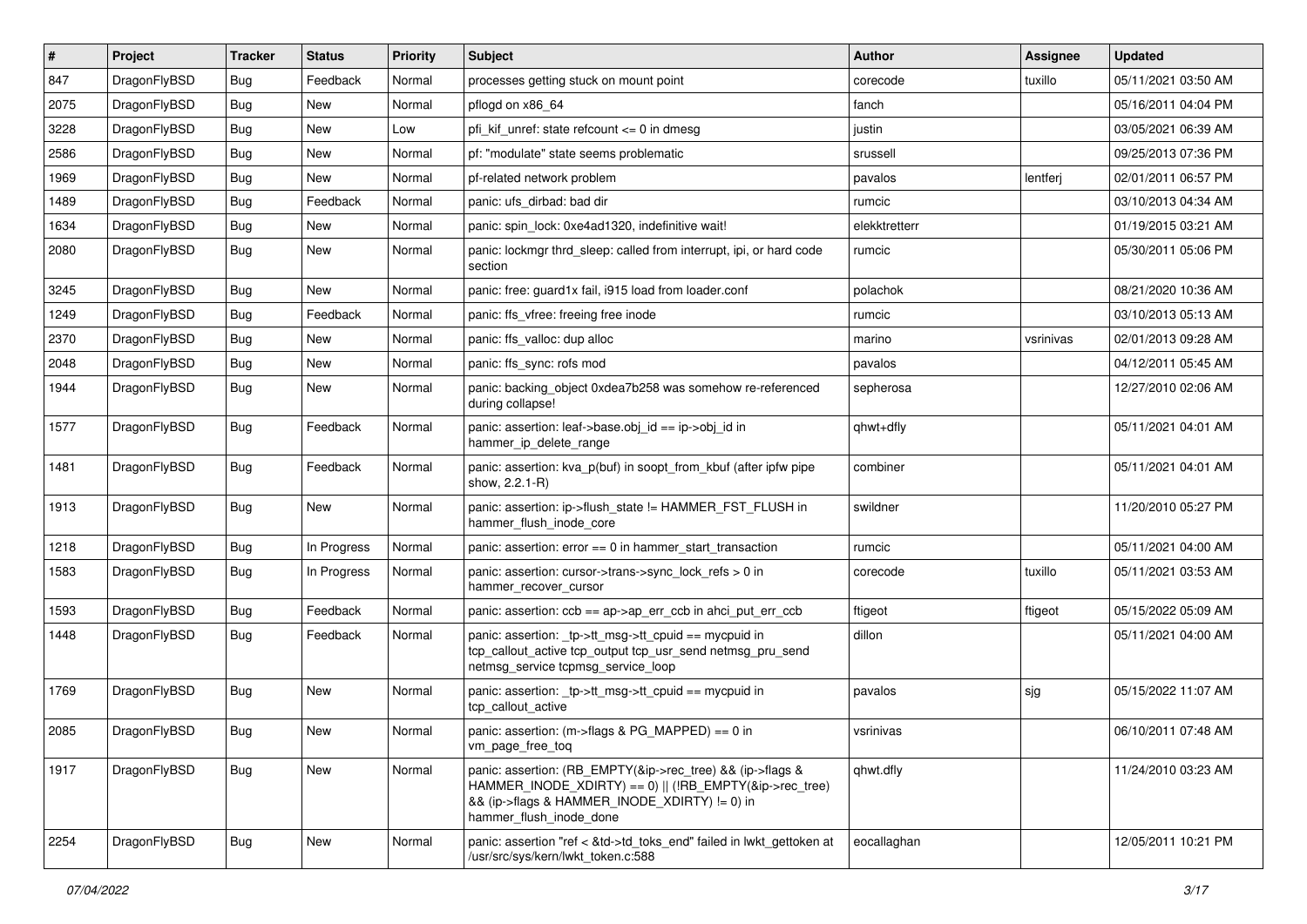| $\pmb{\#}$ | Project      | <b>Tracker</b> | <b>Status</b> | <b>Priority</b> | Subject                                                                                                                      | <b>Author</b>          | Assignee  | <b>Updated</b>      |
|------------|--------------|----------------|---------------|-----------------|------------------------------------------------------------------------------------------------------------------------------|------------------------|-----------|---------------------|
| 2245       | DragonFlyBSD | Bug            | New           | Normal          | panic: assertion "ref < &td->td_toks_end" failed in lwkt_gettoken at<br>/usr/src/sys/kern/lwkt_token.c:588                   | juanfra684             |           | 11/22/2011 07:41 PM |
| 2296       | DragonFlyBSD | <b>Bug</b>     | In Progress   | High            | panic: assertion "m->wire count > 0" failed                                                                                  | thomas.nikolajsen      |           | 08/30/2012 06:09 AM |
| 2436       | DragonFlyBSD | Bug            | New           | Normal          | panic: assertion "lp->lwp_qcpu == dd->cpuid" failed in<br>dfly_acquire_curproc                                               | thomas.nikolajsen      |           | 01/23/2013 11:07 AM |
| 2353       | DragonFlyBSD | <b>Bug</b>     | In Progress   | Normal          | panic: assertion "gd->gd_spinlocks_wr == 0" failed in<br>bsd4_schedulerclock                                                 | jaydg                  | alexh     | 11/28/2012 01:57 AM |
| 2453       | DragonFlyBSD | <b>Bug</b>     | <b>New</b>    | Normal          | panic: assertion "gd->gd_spinlocks == 0" failed                                                                              | Johannes.Hofmann       |           | 11/12/2012 12:54 PM |
| 3035       | DragonFlyBSD | Bug            | New           | Normal          | panic: assertion "cpu $>= 0$ && cpu $<$ ncpus" failed in netisr cpuport<br>at /usr/src/sys/net/netisr2.h:87                  | masu                   |           | 05/11/2017 01:24 AM |
| 2520       | DragonFlyBSD | Bug            | New           | Normal          | panic: assertion "IS_SERIALIZED((ifp->if_serializer))" failed in<br>if_default_serialize_assert at /usr/src/sys/net/if.c:437 | ano                    |           | 03/09/2013 12:14 AM |
| 1818       | DragonFlyBSD | Bug            | New           | Normal          | panic: Bad tailg NEXT (kqueue issue ?)                                                                                       | ftigeot                |           | 05/15/2022 11:40 AM |
| 2369       | DragonFlyBSD | Bug            | New           | Normal          | panic: Bad link elm 0xffffffe07edf6068 next->prev != elm                                                                     | jaydg                  |           | 08/15/2012 03:04 AM |
| 2645       | DragonFlyBSD | Bug            | New           | Normal          | panic with dsched fq and ioprio                                                                                              | jyoung15               |           | 02/20/2014 07:29 AM |
| 1861       | DragonFlyBSD | <b>Bug</b>     | <b>New</b>    | Normal          | panic via kprintf (lockmgr called in a hard section)                                                                         | vsrinivas              |           | 10/11/2010 12:56 AM |
| 2164       | DragonFlyBSD | Bug            | New           | Normal          | panic on reboot from usb.                                                                                                    | eocallaghan            |           | 10/27/2011 09:29 AM |
| 1661       | DragonFlyBSD | Bug            | In Progress   | Normal          | panic on password entry mount smb filesystem                                                                                 | vsrinivas              |           | 11/27/2021 08:29 AM |
| 3036       | DragonFlyBSD | Bug            | New           | Normal          | panic in icmp redirect start() ASSERT IN NETISR(0)                                                                           | tautolog               |           | 05/11/2017 07:27 PM |
| 1826       | DragonFlyBSD | Bug            | New           | Normal          | panic during boot: assertion so->so_port  in tcp_input                                                                       | ftigeot                |           | 05/15/2022 11:05 AM |
| 3049       | DragonFlyBSD | Bug            | <b>New</b>    | Normal          | panic DragonFly v4.8.1-RELEASE by mounting a malformed<br>msdosfs image [12.128]                                             | open.source@ribose.com |           | 08/14/2017 02:53 AM |
| 3052       | DragonFlyBSD | Bug            | New           | Normal          | panic DragonFly v4.8.1-RELEASE by mounting a malformed NTFS<br>image [64.000]                                                | open.source@ribose.com |           | 08/14/2017 03:22 AM |
| 3051       | DragonFlyBSD | Bug            | <b>New</b>    | Normal          | panic DragonFly v4.8.1-RELEASE by mounting a malformed NTFS<br>image [12.000]                                                | open.source@ribose.com |           | 08/14/2017 03:20 AM |
| 1282       | DragonFlyBSD | <b>Bug</b>     | Feedback      | Normal          | panic (trap 12) when booting SMP kernel on Atom 330 (dual core)                                                              | tomaz.borstnar         |           | 05/11/2021 04:00 AM |
| 1672       | DragonFlyBSD | Bug            | Feedback      | Normal          | panic (trap 12) around btree_search() in 2.4.1-RELEASE                                                                       | floid                  |           | 01/19/2015 03:36 AM |
| 2099       | DragonFlyBSD | Bug            | New           | Normal          | page fault panic in vm system                                                                                                | pavalos                |           | 07/10/2011 08:51 AM |
| 2013       | DragonFlyBSD | Bug            | In Progress   | Normal          | oversized DMA request loop                                                                                                   | josepht                |           | 05/11/2021 04:06 AM |
| 1101       | DragonFlyBSD | <b>Bug</b>     | Feedback      | Normal          | ohci related panic                                                                                                           | polachok               |           | 05/11/2021 04:00 AM |
| 2890       | DragonFlyBSD | <b>Bug</b>     | New           | Normal          | not able to boot usb installer on Toshiba Chromebook 2                                                                       | johnnywhishbone        |           | 02/22/2016 03:42 AM |
| 2113       | DragonFlyBSD | Bug            | New           | Normal          | nmalloc threaded program fork leak                                                                                           | vsrinivas              | vsrinivas | 08/11/2011 07:25 PM |
| 2490       | DragonFlyBSD | Bug            | New           | Normal          | nmalloc should color addresses to avoid cache bank conflictsw                                                                | vsrinivas              |           | 06/10/2014 05:51 AM |
| 2489       | DragonFlyBSD | Bug            | New           | Normal          | nmalloc doesn't cache VA for allocations > 8KB                                                                               | vsrinivas              |           | 06/10/2014 05:51 AM |
| 3225       | DragonFlyBSD | <b>Bug</b>     | New           | Normal          | nfsd freeze when using gemu                                                                                                  | tse                    |           | 03/17/2020 11:52 AM |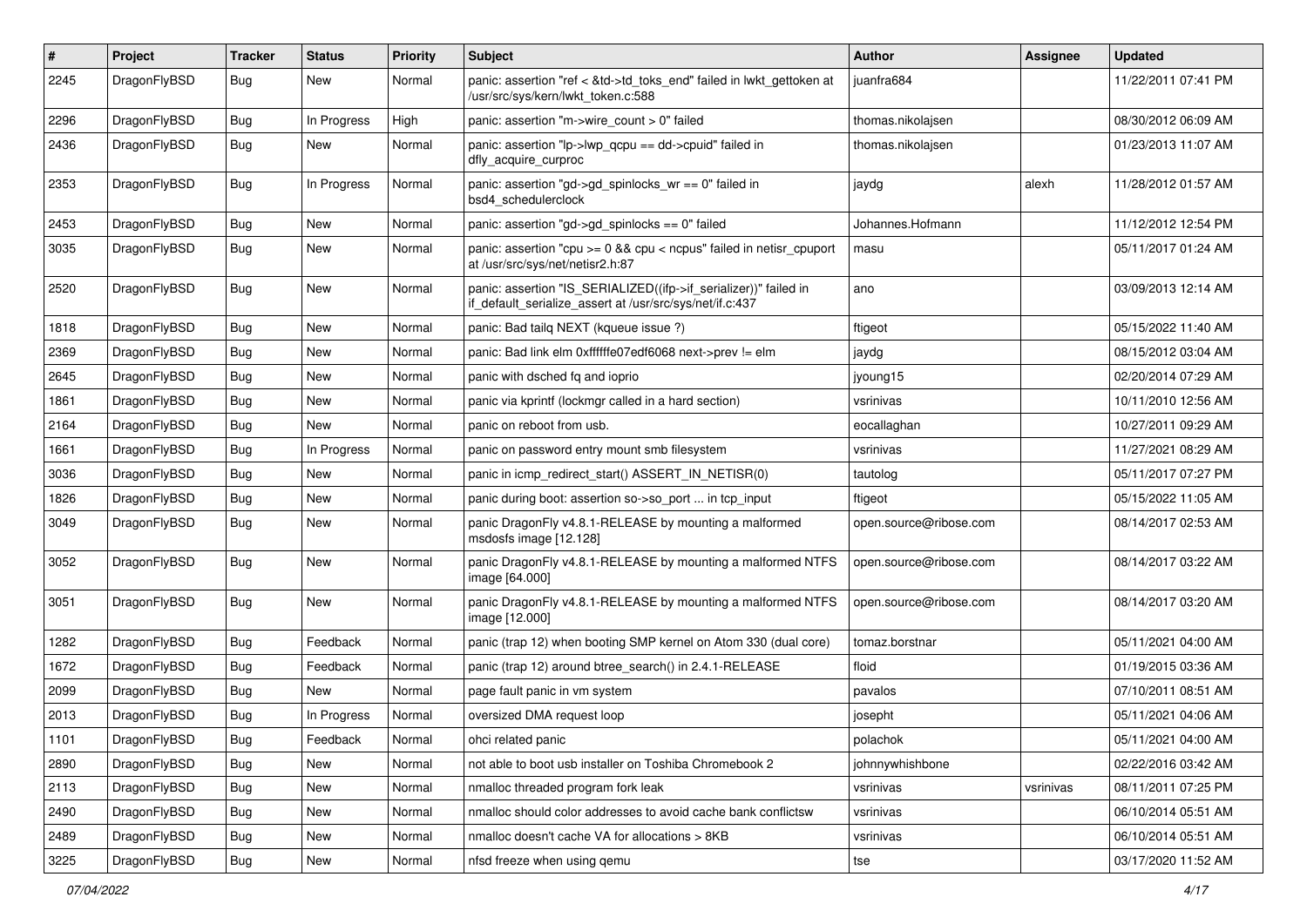| $\sharp$ | Project      | <b>Tracker</b> | <b>Status</b> | <b>Priority</b> | Subject                                                                                                  | <b>Author</b>     | Assignee | <b>Updated</b>      |
|----------|--------------|----------------|---------------|-----------------|----------------------------------------------------------------------------------------------------------|-------------------|----------|---------------------|
| 2403     | DragonFlyBSD | Bug            | New           | Low             | newfs - E doesn't handle /dev/serno device names properly                                                | ftigeot           |          | 08/17/2012 05:07 AM |
| 2104     | DragonFlyBSD | Bug            | <b>New</b>    | Normal          | network configuration seg. fault on install CD                                                           | navratil          |          | 07/26/2011 07:55 AM |
| 2549     | DragonFlyBSD | Bug            | In Progress   | Normal          | netgraph7: Kernel page fault.                                                                            | russiane39        | nant     | 05/10/2013 11:20 PM |
| 1185     | DragonFlyBSD | Bug            | <b>New</b>    | High            | need a tool to merge changes into /etc                                                                   | wa1ter            |          | 02/18/2014 06:02 AM |
| 2324     | DragonFlyBSD | Bug            | New           | Normal          | natacotrol support > 2TB not working even after the ftigeot patch                                        | zenny             |          | 03/03/2012 01:00 AM |
| 2687     | DragonFlyBSD | <b>Bug</b>     | <b>New</b>    | Normal          | natacontrol software RAID in installer                                                                   | csmelosky         |          | 06/22/2014 12:03 PM |
| 1030     | DragonFlyBSD | Bug            | In Progress   | Normal          | msdosfs umount panic                                                                                     | corecode          | tuxillo  | 05/11/2021 03:51 AM |
| 1874     | DragonFlyBSD | <b>Bug</b>     | <b>New</b>    | Normal          | mpd listening on all IPs, accepting only on one                                                          | rumcic            |          | 05/08/2011 01:01 PM |
| 2620     | DragonFlyBSD | Bug            | New           | Normal          | moused problem                                                                                           | FilippoMo         |          | 12/20/2013 10:32 AM |
| 2618     | DragonFlyBSD | Bug            | <b>New</b>    | Normal          | mouse problem on RELEASE-3_6_0                                                                           | FilippoMo         |          | 12/20/2013 03:26 AM |
| 1935     | DragonFlyBSD | Bug            | New           | Normal          | mouse does not work after switching between x and console                                                | shamaz            |          | 12/13/2010 10:06 AM |
| 1538     | DragonFlyBSD | Bug            | <b>New</b>    | Low             | mountroot should probe file systems                                                                      | corecode          | alexh    | 11/24/2010 06:35 PM |
| 3283     | DragonFlyBSD | Bug            | <b>New</b>    | Normal          | mknodat() cannot create FIFOs                                                                            | bhaible           |          | 07/10/2021 03:34 AM |
| 2265     | DragonFlyBSD | Bug            | New           | Normal          | mbsrtowcs does not properly handle invalid mbstate_t in ps                                               | c.turner1         | swildner | 01/10/2012 07:56 PM |
| 2609     | DragonFlyBSD | Bug            | New           | Normal          | master: panic: assertion<br>"LWKT_TOKEN_HELD_ANY(vm_object_token(object))" failed in<br>swp_pager_lookup | thomas.nikolajsen |          | 11/28/2013 11:36 AM |
| 1556     | DragonFlyBSD | Bug            | <b>New</b>    | Normal          | many processes stuck in "hmrrcm", system unusable                                                        | corecode          | tuxillo  | 05/11/2021 03:52 AM |
| 2874     | DragonFlyBSD | <b>Bug</b>     | New           | Normal          | make world DESTDIR=/emptydir fails                                                                       | pascii            |          | 12/25/2015 07:04 AM |
| 2008     | DragonFlyBSD | <b>Bug</b>     | <b>New</b>    | Normal          | lwkt_setcpu_remote: td->td_flags 00800621 console flood                                                  | pavalos           |          | 03/06/2011 09:37 PM |
| 1942     | DragonFlyBSD | <b>Bug</b>     | New           | Normal          | locking against myself in getcacheblk()?                                                                 | qhwt.dfly         |          | 05/31/2022 02:15 PM |
| 2936     | DragonFlyBSD | <b>Bug</b>     | New           | Normal          | loader.efi crashes while loading kernel                                                                  | spaceille         |          | 08/20/2016 06:17 AM |
| 2141     | DragonFlyBSD | Bug            | New           | Urgent          | loader and/or documentation broken                                                                       | sjg               |          | 01/20/2012 10:51 AM |
| 2544     | DragonFlyBSD | <b>Bug</b>     | New           | Normal          | live DVD system boot (menu option 1) caused db> prompt on<br>PE1950                                      | estrabd           |          | 05/11/2021 03:54 AM |
| 3142     | DragonFlyBSD | Submit         | New           | Normal          | lib/libdmsg: Unbreak using new API EVP_CIPHER_CTX_new()                                                  | tkusumi           |          | 07/08/2018 04:18 AM |
| 1528     | DragonFlyBSD | <b>Bug</b>     | In Progress   | Normal          | ktrace does not show proper return values for pipe(2)                                                    | corecode          | tuxillo  | 05/11/2021 03:52 AM |
| 1745     | DragonFlyBSD | <b>Bug</b>     | Feedback      | Normal          | kmalloc panic                                                                                            | josepht           |          | 05/11/2021 04:05 AM |
| 911      | DragonFlyBSD | Bug            | Feedback      | Normal          | kldload/kernel linker can exceed malloc reserve and panic system                                         | corecode          | tuxillo  | 05/11/2021 03:51 AM |
| 1559     | DragonFlyBSD | <b>Bug</b>     | <b>New</b>    | Normal          | kernel trap                                                                                              | phma              |          | 11/27/2021 08:43 AM |
| 2736     | DragonFlyBSD | Bug            | New           | High            | kernel panics on acpi_timer_probe function                                                               | cnb               |          | 05/11/2021 03:55 AM |
| 1824     | DragonFlyBSD | Bug            | Feedback      | Normal          | kernel panic, x86, 2.7.3.859.ge5104                                                                      | akirchhoff135014  |          | 03/10/2013 07:49 AM |
| 2042     | DragonFlyBSD | <b>Bug</b>     | New           | Normal          | kernel panic, when run boot0cfg                                                                          | sepherosa         |          | 05/31/2022 03:01 PM |
| 1193     | DragonFlyBSD | <b>Bug</b>     | New           | Normal          | kernel doesn't recognize cdrom drive                                                                     | nonsolosoft       |          | 01/25/2014 09:11 PM |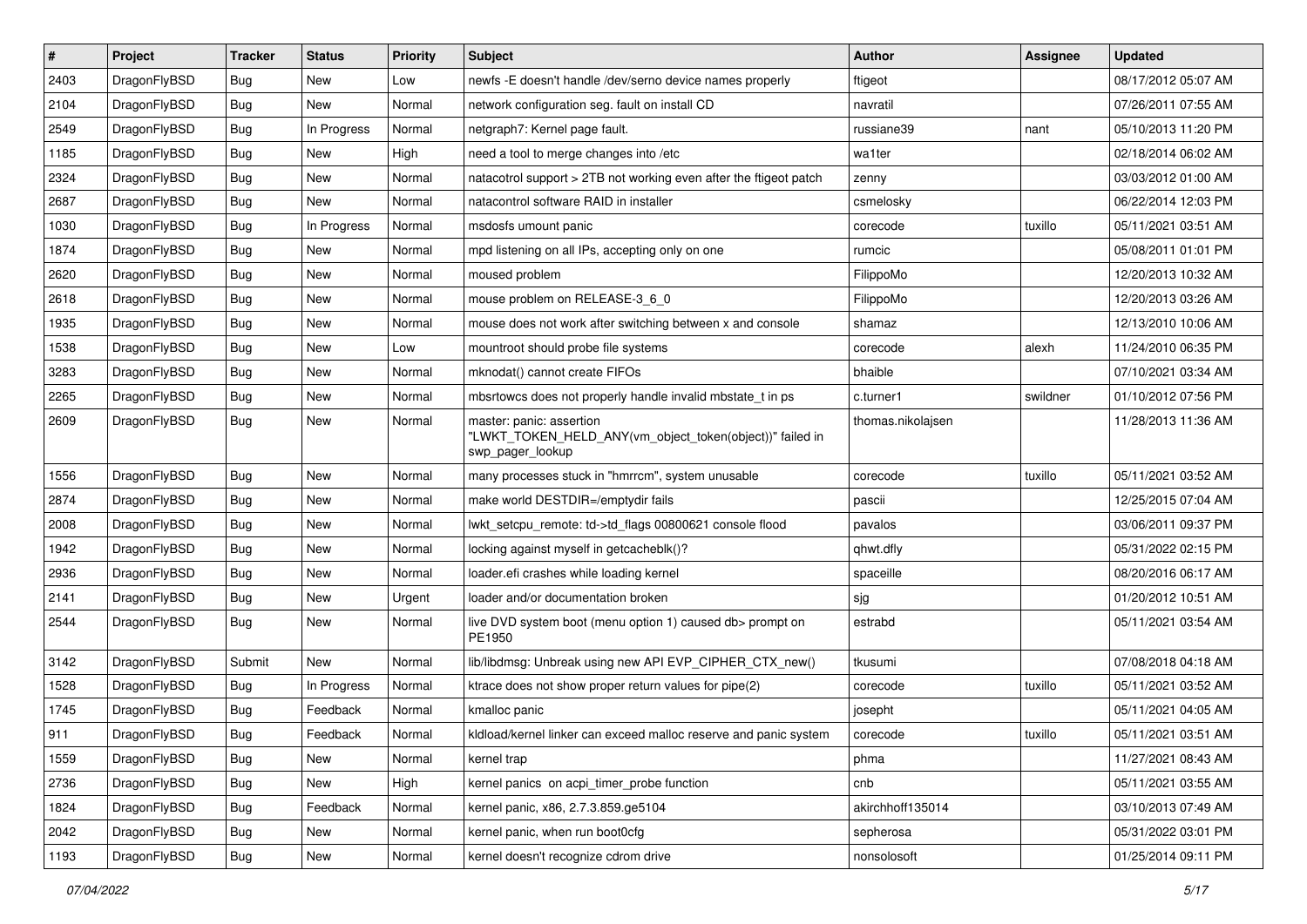| $\sharp$ | Project      | <b>Tracker</b> | <b>Status</b> | <b>Priority</b> | Subject                                                                              | <b>Author</b>     | Assignee | <b>Updated</b>      |
|----------|--------------|----------------|---------------|-----------------|--------------------------------------------------------------------------------------|-------------------|----------|---------------------|
| 1475     | DragonFlyBSD | Bug            | In Progress   | Normal          | kernel blocks with low memory and syscons setting a high res mode<br>/ scrollback    | corecode          | tuxillo  | 05/11/2021 03:52 AM |
| 2970     | DragonFlyBSD | Bug            | <b>New</b>    | Normal          | kernel 4.7: "Is -I" causes panic on UDF filesystem: "bgetvp -<br>overlapping buffer" | peeter            |          | 12/21/2016 02:46 AM |
| 1397     | DragonFlyBSD | Bug            | Feedback      | Normal          | jobs -I output inconsistency when called from script                                 | Anonymous         | tuxillo  | 05/15/2022 05:07 AM |
| 1532     | DragonFlyBSD | <b>Bug</b>     | New           | Low             | jemalloc doesn't work on DragonFly                                                   | hasso             | sjg      | 08/02/2011 01:14 AM |
| 2158     | DragonFlyBSD | <b>Bug</b>     | New           | Normal          | iwn panics with assertion on boot.                                                   | eocallaghan       |          | 10/24/2011 04:13 PM |
| 2735     | DragonFlyBSD | <b>Bug</b>     | New           | Urgent          | iwn panics SYSSASSERT                                                                | cnb               |          | 05/11/2021 03:55 AM |
| 1949     | DragonFlyBSD | <b>Bug</b>     | <b>New</b>    | Normal          | iwn panic                                                                            | pavalos           |          | 01/30/2011 03:21 AM |
| 2626     | DragonFlyBSD | Bug            | New           | Normal          | iwn driver drops with error: "firmware error 'iwn_intr: fatal firmware<br>error"     | rodyaj            |          | 01/09/2014 05:50 AM |
| 1964     | DragonFlyBSD | Bug            | <b>New</b>    | Normal          | iwn (panic assertion : wlan_assert_serialized)                                       | sjmm.ptr          | josepht  | 02/01/2011 12:57 PM |
| 1474     | DragonFlyBSD | Bug            | <b>New</b>    | Normal          | ithread 1 unexpectedly rescheduled                                                   | corecode          | tuxillo  | 05/11/2021 03:52 AM |
| 1867     | DragonFlyBSD | <b>Bug</b>     | New           | Normal          | it(4) motherboard and fan problems                                                   | tuxillo           |          | 07/08/2011 10:48 AM |
| 2972     | DragonFlyBSD | <b>Bug</b>     | New           | Normal          | ipfw3 "deny to me" does not work correctly                                           | mneumann          |          | 12/27/2016 12:11 PM |
| 2788     | DragonFlyBSD | <b>Bug</b>     | <b>New</b>    | Normal          | ioctl GSLICEINFO: Not working for vnode slice                                        | mneumann          |          | 02/12/2015 07:49 AM |
| 285      | DragonFlyBSD | <b>Bug</b>     | Feedback      | Low             | interrupt latency with re without ip address configured                              | thomas.nikolajsen |          | 02/20/2014 10:30 AM |
| 3028     | DragonFlyBSD | Bug            | In Progress   | Normal          | installer: confusion of set/get disk encryption passphrase dialogs                   | liweitianux       | tuxillo  | 06/03/2022 05:13 PM |
| 989      | DragonFlyBSD | Bug            | <b>New</b>    | Normal          | installer/fdisk trouble with wrapped values                                          | Discodestroyer    |          | 02/18/2014 06:27 AM |
| 2182     | DragonFlyBSD | Bug            | <b>New</b>    | Normal          | if msk PHY FIFO underrun/overflow                                                    | nonsolosoft       |          | 09/03/2012 06:39 AM |
| 1946     | DragonFlyBSD | Bug            | New           | Normal          | ieee80211 panic                                                                      | pavalos           | josepht  | 01/27/2011 06:00 PM |
| 2329     | DragonFlyBSD | Bug            | <b>New</b>    | Normal          | ibm x3550 & acpi                                                                     | ano               |          | 06/03/2014 11:37 AM |
| 2598     | DragonFlyBSD | Bug            | <b>New</b>    | Normal          | i386 via USB Booting                                                                 | mbzadegan         |          | 10/21/2013 02:28 AM |
| 1714     | DragonFlyBSD | Bug            | New           | Low             | hwpmc                                                                                | alexh             | swildner | 08/18/2012 02:03 PM |
| 1398     | DragonFlyBSD | Submit         | In Progress   | Normal          | hdestroy(3) restricts hash key to point to malloc'ed space                           | Anonymous         |          | 08/20/2021 04:06 PM |
| 2140     | DragonFlyBSD | Bug            | New           | High            | hammer_io_delallocate panic with 'duplicate entry' message                           | ttw               |          | 10/07/2011 12:22 PM |
| 3316     | DragonFlyBSD | Bug            | New           | Normal          | hammer2_dirent_create() allows creating >1 dirents with the same<br>name             | tkusumi           |          | 06/05/2022 12:35 PM |
| 3312     | DragonFlyBSD | Submit         | <b>New</b>    | Normal          | hammer2: redundant chain modify after chain creation                                 | tkusumi           |          | 05/15/2022 01:35 PM |
| 1307     | DragonFlyBSD | <b>Bug</b>     | In Progress   | Normal          | hammer tid -2 shows unexpected result                                                | corecode          |          | 10/18/2016 05:29 PM |
| 2857     | DragonFlyBSD | <b>Bug</b>     | <b>New</b>    | Normal          | hammer stalls via bitcoin-qt                                                         | tkusumi           |          | 11/30/2015 06:52 AM |
| 2552     | DragonFlyBSD | <b>Bug</b>     | New           | Low             | hammer recovery should indicate progress                                             | phma              |          | 05/03/2013 12:13 AM |
| 1984     | DragonFlyBSD | <b>Bug</b>     | New           | Normal          | hammer mount fails after crash - HAMMER: FIFO record bad head<br>signature           | thomas.nikolajsen |          | 03/08/2011 06:57 PM |
| 2809     | DragonFlyBSD | Bug            | New           | Normal          | hammer mirror-stream                                                                 | masu              |          | 04/10/2015 12:33 AM |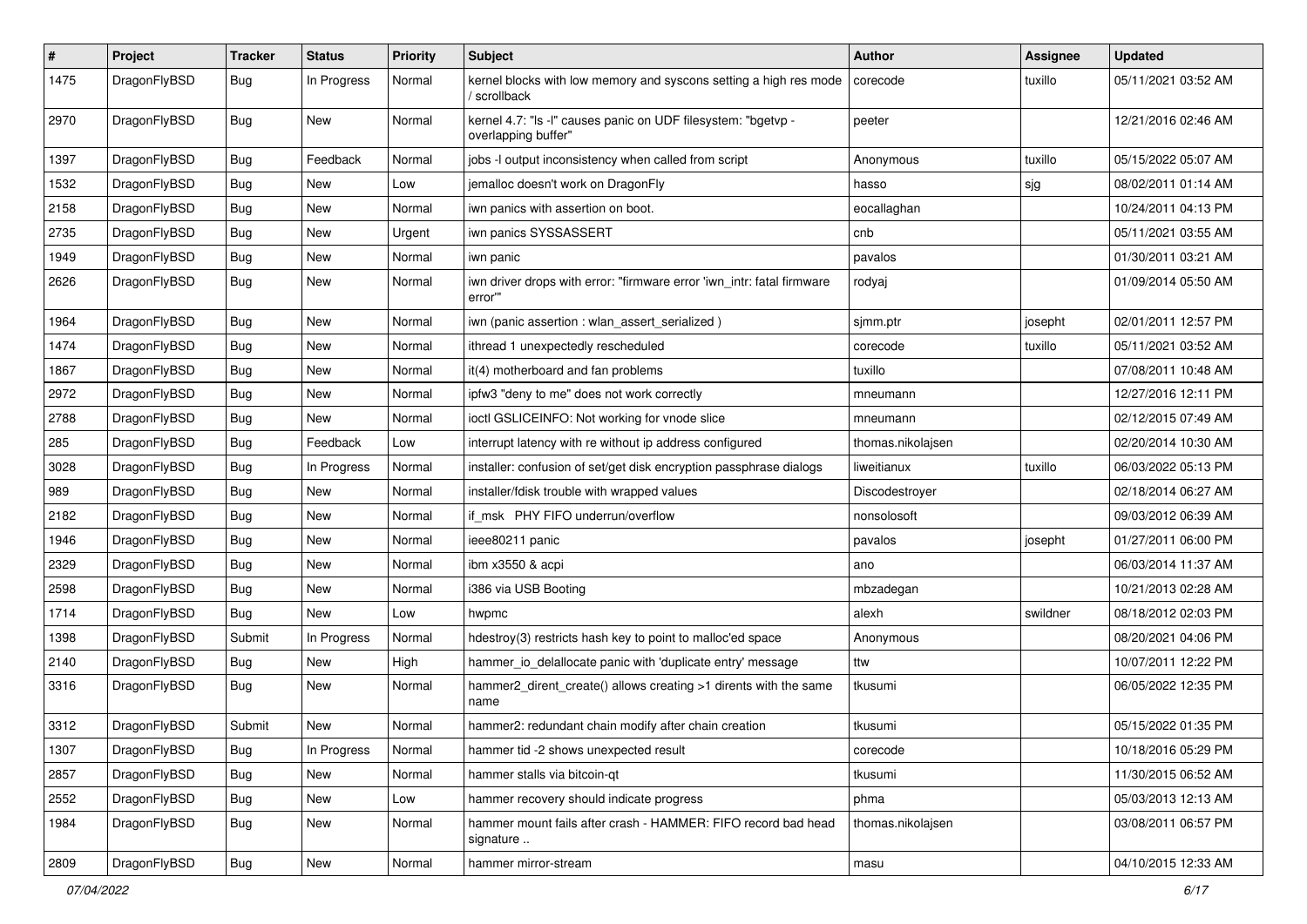| $\sharp$ | Project      | <b>Tracker</b> | <b>Status</b> | <b>Priority</b> | Subject                                                                                         | <b>Author</b>  | Assignee | <b>Updated</b>      |
|----------|--------------|----------------|---------------|-----------------|-------------------------------------------------------------------------------------------------|----------------|----------|---------------------|
| 2123     | DragonFlyBSD | Bug            | New           | Normal          | hammer is losing files                                                                          | schmir         |          | 08/30/2011 07:56 PM |
| 2387     | DragonFlyBSD | Bug            | New           | Normal          | hammer ignores -t during dedup                                                                  | phma           |          | 06/17/2012 12:30 PM |
| 2526     | DragonFlyBSD | Bug            | New           | Normal          | hammer cleanup doesn't run on first day of DST                                                  | pavalos        |          | 10/18/2016 05:28 PM |
| 1943     | DragonFlyBSD | Bug            | <b>New</b>    | Normal          | hammer assertion panic                                                                          | peter          |          | 12/27/2010 12:45 AM |
| 2124     | DragonFlyBSD | <b>Bug</b>     | <b>New</b>    | Normal          | getty repeating too quickly on port /dev/ttyv0                                                  | sgeorge.ml     |          | 09/01/2011 04:28 AM |
| 2282     | DragonFlyBSD | <b>Bug</b>     | In Progress   | Normal          | gdb segfaults with certain corefiles                                                            | tuxillo        |          | 01/18/2012 04:40 PM |
| 3222     | DragonFlyBSD | <b>Bug</b>     | <b>New</b>    | Normal          | gcc - undefined reference to '__atomic_load' (missing libatomic?)                               | mneumann       |          | 02/08/2020 02:45 AM |
| 331      | DragonFlyBSD | <b>Bug</b>     | In Progress   | Normal          | ftpsesame (aka Bridging S01E03)                                                                 | bastyaelvtars  |          | 03/09/2013 12:28 PM |
| 3041     | DragonFlyBSD | Submit         | <b>New</b>    | Normal          | firmware: Remove embedding of multiple images in one module.                                    | Anonymous      |          | 12/25/2020 02:15 AM |
| 2790     | DragonFlyBSD | Submit         | New           | Low             | filedesc softrefs increment code factoring                                                      | dclink         |          | 02/21/2015 04:00 AM |
| 781      | DragonFlyBSD | <b>Bug</b>     | In Progress   | Normal          | fdisk uses wrong geometry on usb flash drives                                                   | corecode       | tuxillo  | 05/11/2021 03:50 AM |
| 2806     | DragonFlyBSD | <b>Bug</b>     | <b>New</b>    | Normal          | failed to configure a link-local address on ath0 (errno = 22)                                   | Chingyuan      |          | 05/25/2021 01:00 AM |
| 3011     | DragonFlyBSD | Bug            | In Progress   | Normal          | dragonfly/sys/dev/netif/re/re.c: suspicious code?                                               | dcb            |          | 07/29/2017 01:26 AM |
| 2886     | DragonFlyBSD | <b>Bug</b>     | New           | Normal          | dragonfly mail agent: sending a testmail causes high system load                                | worf           |          | 02/05/2016 05:53 AM |
| 1951     | DragonFlyBSD | <b>Bug</b>     | New           | Normal          | dma_timeouts at phyaddr on a good hdd                                                           | peur.neu       |          | 01/04/2011 07:12 AM |
| 1547     | DragonFlyBSD | <b>Bug</b>     | In Progress   | Normal          | disklabel64 automatic sizing                                                                    | corecode       | tuxillo  | 05/11/2021 03:52 AM |
| 3141     | DragonFlyBSD | <b>Bug</b>     | New           | Normal          | dhclient blocks boot process                                                                    | rowo           |          | 12/16/2018 11:01 AM |
| 1579     | DragonFlyBSD | <b>Bug</b>     | Feedback      | Normal          | dfly 2.4.1 does not like HP DL360G4p and Smart Array 6400 with<br>MSA20                         | tomaz.borstnar | tuxillo  | 06/02/2014 02:44 PM |
| 2082     | DragonFlyBSD | Bug            | <b>New</b>    | Normal          | dfbsd 2.10.1 amd64 - mc port build error with 'bmake bin-install'                               | sun-doctor     |          | 05/25/2011 07:18 PM |
| 2100     | DragonFlyBSD | Bug            | Feedback      | Normal          | devfs related panic                                                                             | sepherosa      | alexh    | 07/10/2011 02:29 PM |
| 1876     | DragonFlyBSD | <b>Bug</b>     | New           | Normal          | devfs in jail + logging out from console(ttyv1+) -> panic                                       | qhwt.dfly      | tuxillo  | 05/31/2022 03:24 PM |
| 2604     | DragonFlyBSD | <b>Bug</b>     | <b>New</b>    | Normal          | dell laptop does not boot with LATEST                                                           | isenmann       |          | 11/20/2013 02:07 AM |
| 2917     | DragonFlyBSD | <b>Bug</b>     | New           | Normal          | da8: reading primary partition table: error accessing offset<br>000000000000 for 512            | liweitianux    |          | 05/11/2021 08:43 PM |
| 3116     | DragonFlyBSD | <b>Bug</b>     | New           | Normal          | da0 detects on very big volume if to _remove_ usb install stick and<br>reboot on Intel NUC5PPYH | dpostolov      |          | 01/07/2018 09:40 PM |
| 2569     | DragonFlyBSD | Bug            | New           | Normal          | ctime NFS                                                                                       | ferney         |          | 08/11/2013 04:35 AM |
| 2319     | DragonFlyBSD | Bug            | <b>New</b>    | Normal          | crypt/passwd forward compat                                                                     | c.turner1      |          | 02/28/2012 12:39 PM |
| 2547     | DragonFlyBSD | <b>Bug</b>     | <b>New</b>    | High            | crashed while doing a dry run of pkg rolling-replace                                            | phma           |          | 04/18/2013 10:40 PM |
| 3110     | DragonFlyBSD | Bug            | <b>New</b>    | Normal          | crash with ipfw3 under load                                                                     | bnegre82       |          | 12/09/2017 06:22 AM |
| 2621     | DragonFlyBSD | Bug            | New           | Normal          | core dump using cdrom                                                                           | nonsolosoft    |          | 12/27/2013 12:43 AM |
| 2712     | DragonFlyBSD | Bug            | New           | Normal          | connect(2) returns EINVAL when retrying after ECONNREFUSED                                      | jorisgio       |          | 08/14/2014 05:31 PM |
| 2389     | DragonFlyBSD | <b>Bug</b>     | New           | Normal          | computer crashed while listing processes                                                        | phma           |          | 06/18/2012 02:49 PM |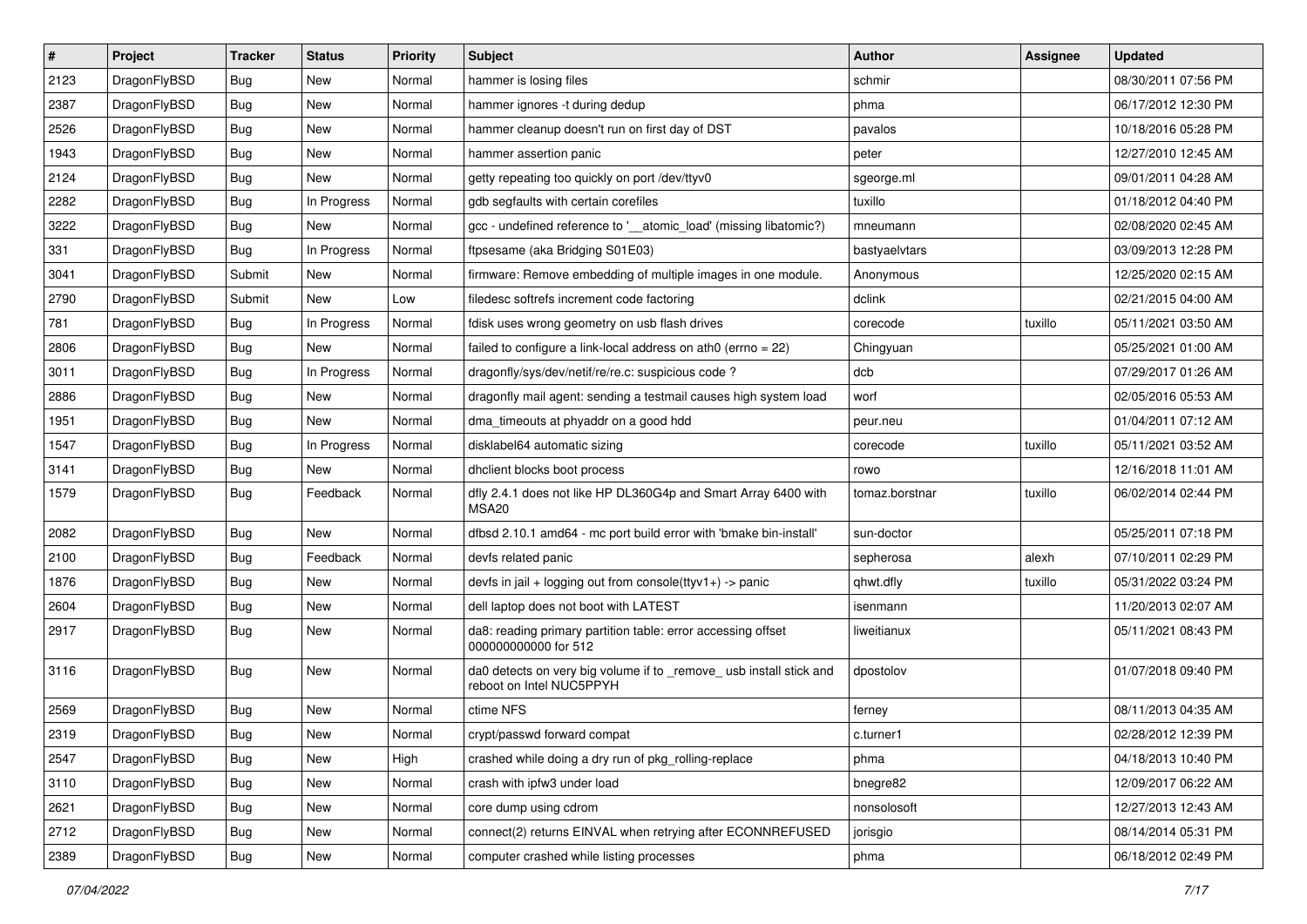| #    | Project      | <b>Tracker</b> | <b>Status</b> | <b>Priority</b> | Subject                                                                                         | <b>Author</b>     | Assignee | <b>Updated</b>      |
|------|--------------|----------------|---------------|-----------------|-------------------------------------------------------------------------------------------------|-------------------|----------|---------------------|
| 3240 | DragonFlyBSD | Bug            | New           | High            | compile error because of openssl with /usr/dports/security/rhash for<br>mysql 8 install         | <b>UlasSAYGIN</b> |          | 06/04/2020 08:05 AM |
| 1618 | DragonFlyBSD | Bug            | Feedback      | Normal          | collision for 'struct pmap' when using RPC and <sys user.h=""></sys>                            | carenas           |          | 05/11/2021 04:05 AM |
| 1127 | DragonFlyBSD | <b>Bug</b>     | Feedback      | Low             | cdrom drive not detected                                                                        | tgr               | corecode | 01/15/2015 08:55 AM |
| 2924 | DragonFlyBSD | Bug            | New           | Normal          | cat -v fails to tag characters in extended table with M- prefix with<br>some locales            | sevan             |          | 07/11/2016 07:18 AM |
| 1584 | DragonFlyBSD | Bug            | In Progress   | Normal          | can't use ssh from jail: debug1: read_passphrase: can't open<br>/dev/tty: Device busy           | corecode          | tuxillo  | 05/11/2021 03:53 AM |
| 1587 | DragonFlyBSD | Bug            | Feedback      | Normal          | can't gdb across fork                                                                           | corecode          | tuxillo  | 05/11/2021 03:54 AM |
| 2531 | DragonFlyBSD | Bug            | New           | Normal          | camcontrol fails to disable APM                                                                 | m.lombardi85      |          | 03/23/2013 12:28 PM |
| 2882 | DragonFlyBSD | Bug            | New           | Low             | bridge sends packets from individual interfaces                                                 | arcade@b1t.name   |          | 01/09/2016 12:43 PM |
| 3006 | DragonFlyBSD | Bug            | <b>New</b>    | Normal          | boot0cfg: panic in kern_udev.c in function _udev_dict_set_cstr when<br>installing in VirtualBox | MichiGreat        |          | 04/01/2017 02:22 PM |
| 2680 | DragonFlyBSD | Bug            | New           | Low             | boot0cfg update makes box unbootable                                                            | herrgard          |          | 06/10/2014 06:02 AM |
| 806  | DragonFlyBSD | <b>Bug</b>     | Feedback      | Normal          | boot error on MacBook                                                                           | tralamazza        |          | 06/04/2022 05:28 AM |
| 1525 | DragonFlyBSD | <b>Bug</b>     | New           | Normal          | boehm-gc problems                                                                               | hasso             |          | 10/13/2012 07:13 PM |
| 1442 | DragonFlyBSD | <b>Bug</b>     | New           | Normal          | blocking SIGSEGV and triggering a segment violation produces an<br>all CPU consuming process    | corecode          | tuxillo  | 05/11/2021 03:52 AM |
| 1246 | DragonFlyBSD | Bug            | <b>New</b>    | Normal          | bad resolution (monitor desync) with livedvd                                                    | Przem0l           |          | 02/18/2014 06:29 AM |
| 3143 | DragonFlyBSD | <b>Bug</b>     | <b>New</b>    | Normal          | assertion "0" failed in hammer2 inode xop chain sync                                            | cbin              |          | 07/18/2018 12:50 PM |
| 2459 | DragonFlyBSD | Bug            | Feedback      | Normal          | apic problems with HP Probook 4510s                                                             | thowe             |          | 11/27/2021 08:22 AM |
| 1521 | DragonFlyBSD | <b>Bug</b>     | Feedback      | Normal          | amd64 2.4 livecd won't mount root at boot                                                       | bolapara          |          | 01/28/2018 03:45 AM |
| 1287 | DragonFlyBSD | Bug            | Feedback      | Normal          | altg configuration doesn't work                                                                 | corecode          | tuxillo  | 05/11/2021 03:51 AM |
| 2306 | DragonFlyBSD | <b>Bug</b>     | New           | Normal          | a crash starts the kernel debugger in text mode, but just reboots in X                          | phma              |          | 02/11/2012 08:02 PM |
| 2115 | DragonFlyBSD | <b>Bug</b>     | New           | Normal          | [msk] system freeze after receive some paquet                                                   | bsdsx             |          | 08/22/2011 10:22 AM |
| 2878 | DragonFlyBSD | Bug            | New           | Low             | [fix] CCVER problem when using clang and cpu extensions<br>(intrinsics)                         | arcade@b1t.name   |          | 06/24/2016 04:25 AM |
| 2122 | DragonFlyBSD | Submit         | New           | Normal          | [Review] Fixes to the VFS layer                                                                 | ftigeot           |          | 05/31/2022 03:25 PM |
| 2098 | DragonFlyBSD | Submit         | New           | Normal          | [PATCH] correct ath man page example<br>(/usr/src/share/man/man4/ath.4)                         | nobody            |          | 11/15/2011 12:27 AM |
| 3226 | DragonFlyBSD | <b>Bug</b>     | <b>New</b>    | Normal          | Xorg freezes in vm: thread stuck in "objtrm1"                                                   | peeter            |          | 04/08/2020 02:10 AM |
| 2311 | DragonFlyBSD | <b>Bug</b>     | New           | Normal          | Xorg crash having something to do with drm                                                      | phma              |          | 02/22/2012 09:59 AM |
| 2808 | DragonFlyBSD | <b>Bug</b>     | New           | Normal          | X freeze by switching between X and VT - results in black screen                                | lukesky333        |          | 05/11/2021 03:55 AM |
| 3284 | DragonFlyBSD | <b>Bug</b>     | New           | Normal          | Wrong towlower() result for U+038A                                                              | bhaible           |          | 07/10/2021 03:34 AM |
| 2360 | DragonFlyBSD | <b>Bug</b>     | In Progress   | Normal          | Wishlist: virtio driver import                                                                  | vsrinivas         |          | 06/04/2022 04:16 AM |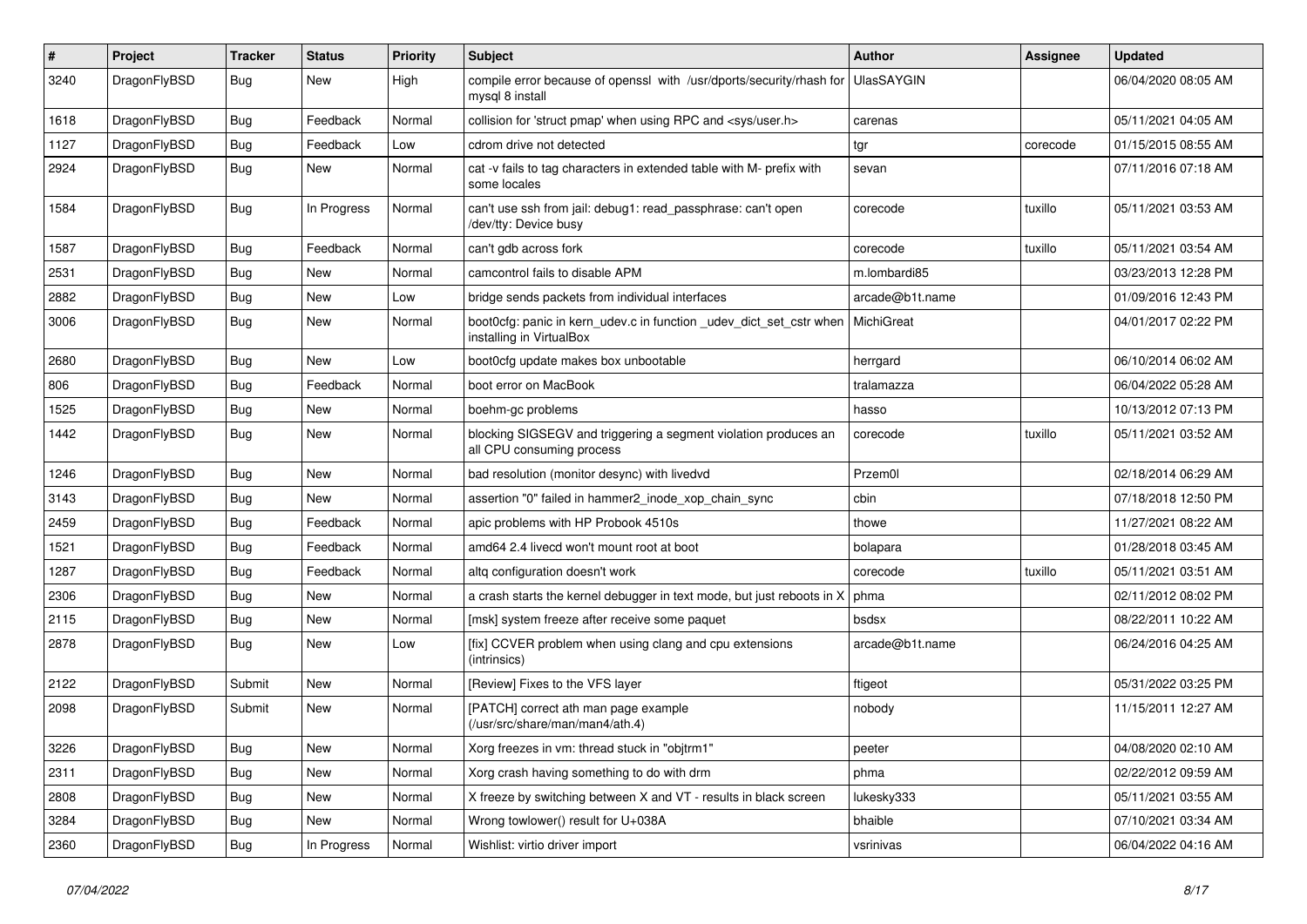| $\vert$ # | <b>Project</b> | <b>Tracker</b> | <b>Status</b> | <b>Priority</b> | <b>Subject</b>                                                                                                                                           | <b>Author</b>   | Assignee | <b>Updated</b>      |
|-----------|----------------|----------------|---------------|-----------------|----------------------------------------------------------------------------------------------------------------------------------------------------------|-----------------|----------|---------------------|
| 3302      | DragonFlyBSD   | Bug            | <b>New</b>    | Normal          | Will not boot on System76 Lemur Pro (lemp10)                                                                                                             | piecuch         |          | 11/03/2021 10:21 AM |
| 2125      | DragonFlyBSD   | <b>Bug</b>     | <b>New</b>    | Normal          | Weird garbage in dmesg                                                                                                                                   | herrgard        |          | 08/30/2011 08:04 PM |
| 341       | DragonFlyBSD   | <b>Bug</b>     | <b>New</b>    | Normal          | Vinum erroneously repors devices as busy                                                                                                                 | corecode        | swildner | 01/21/2012 04:50 AM |
| 2631      | DragonFlyBSD   | Bug            | In Progress   | Low             | Verify library versioning current with full package build and switch it<br>on (after publishing packages)                                                | tuxillo         |          | 05/11/2021 04:06 AM |
| 293       | DragonFlyBSD   | Bug            | Feedback      | Low             | Various updates to the handbook                                                                                                                          | victor          | victor   | 03/10/2013 04:46 AM |
| 2622      | DragonFlyBSD   | Bug            | <b>New</b>    | Normal          | VAIO FIT15E fn keys support                                                                                                                              | nonsolosoft     |          | 12/31/2013 01:31 AM |
| 1390      | DragonFlyBSD   | Bug            | In Progress   | Normal          | Use id t type for $\{get, set\}$ priority $()$                                                                                                           | Anonymous       | tuxillo  | 07/05/2019 02:18 AM |
| 3154      | DragonFlyBSD   | Submit         | New           | Normal          | Update serial handling in bootloader                                                                                                                     | ddegroot        | dillon   | 11/06/2018 11:21 PM |
| 3145      | DragonFlyBSD   | Submit         | In Progress   | Normal          | Update libelf to FreeBSD 12 current and build as base library usable<br>by ports                                                                         | davshao         | tuxillo  | 08/20/2021 03:58 PM |
| 3031      | DragonFlyBSD   | Submit         | In Progress   | Normal          | Update drm/radeon to Linux 4.7.10 as much as possible                                                                                                    | davshao         | ftigeot  | 08/19/2021 12:33 PM |
| 2316      | DragonFlyBSD   | <b>Bug</b>     | <b>New</b>    | Normal          | Ungraceful invalid password handling for adding a new user in the<br>installer                                                                           | rune            |          | 04/27/2012 11:23 PM |
| 998       | DragonFlyBSD   | Bug            | In Progress   | Normal          | Unconfiguring a vn while it is mounted                                                                                                                   | rumcic          | tuxillo  | 05/11/2021 04:00 AM |
| 1560      | DragonFlyBSD   | Bug            | Feedback      | Normal          | Unable to modify partition table on ThinkPad T61p during install                                                                                         | rehsack         |          | 01/15/2015 08:57 AM |
| 1454      | DragonFlyBSD   | <b>Bug</b>     | Feedback      | Normal          | Unable to boot from external USB DVD drive                                                                                                               | elekktretterr   |          | 05/11/2021 04:01 AM |
| 2675      | DragonFlyBSD   | <b>Bug</b>     | <b>New</b>    | Low             | Ultimate N WiFi Link 5300 get iwn intr: fatal firmware error on 5GHz                                                                                     | revuwa          |          | 05/11/2021 04:07 AM |
| 2061      | DragonFlyBSD   | <b>Bug</b>     | <b>New</b>    | Normal          | USB keyboard boot panic                                                                                                                                  | sjg             |          | 05/04/2012 12:20 AM |
| 2077      | DragonFlyBSD   | <b>Bug</b>     | <b>New</b>    | Normal          | USB devices conflicting                                                                                                                                  | srussell        |          | 05/17/2011 05:12 PM |
| 846       | DragonFlyBSD   | <b>Bug</b>     | Feedback      | Normal          | USB bugs:usb mouse can't used!                                                                                                                           | frankning       |          | 01/15/2015 08:36 AM |
| 2802      | DragonFlyBSD   | <b>Bug</b>     | <b>New</b>    | Normal          | USB Wifi urtwn0 crash from cd boot                                                                                                                       | opvalues        |          | 03/10/2015 01:07 AM |
| 3139      | DragonFlyBSD   | <b>Bug</b>     | <b>New</b>    | Normal          | USB Mouse Does Not Work in DragonflyBSD guest on VirtualBox                                                                                              | chiguy1256      |          | 06/24/2018 10:14 PM |
| 1613      | DragonFlyBSD   | <b>Bug</b>     | Feedback      | Normal          | USB Keyboard not working on master                                                                                                                       | elekktretterr   |          | 05/11/2021 04:05 AM |
| 2822      | DragonFlyBSD   | Bug            | <b>New</b>    | Normal          | USB 3.0 stick throws "reading primary partition table: error<br>accessing offset 000[] for 152" error, while the stick works on any<br>other OS I tested | revuwa          | profmakx | 06/29/2015 05:56 AM |
| 3311      | DragonFlyBSD   | <b>Bug</b>     | <b>New</b>    | Low             | TrueCrypt support may cause kernel crash                                                                                                                 | arcade@b1t.name |          | 04/29/2022 06:19 AM |
| 2153      | DragonFlyBSD   | <b>Bug</b>     | <b>New</b>    | Normal          | Too many unuseful warnings at boot                                                                                                                       | juanfra684      |          | 10/18/2011 10:16 PM |
| 2371      | DragonFlyBSD   | <b>Bug</b>     | New           | Normal          | Timezone problem with America/Sao Paulo                                                                                                                  | raitech         |          | 05/17/2012 01:42 PM |
| 1982      | DragonFlyBSD   | <b>Bug</b>     | <b>New</b>    | Low             | There is no linuxulator on x86-64                                                                                                                        | herrgard        |          | 05/31/2022 02:25 PM |
| 2438      | DragonFlyBSD   | Submit         | Feedback      | Normal          | TRIM fixes                                                                                                                                               | Anonymous       | tuxillo  | 05/11/2021 03:45 AM |
| 2820      | DragonFlyBSD   | Bug            | <b>New</b>    | Normal          | TP-Link USB Wi-Fi adapter cannot be reattached to the system                                                                                             | shamaz          |          | 05/22/2015 09:45 PM |
| 3157      | DragonFlyBSD   | Bug            | <b>New</b>    | Normal          | TP-Link UE300 not working in 5.2-RELEASE                                                                                                                 | tuxillo         |          | 11/15/2018 02:08 PM |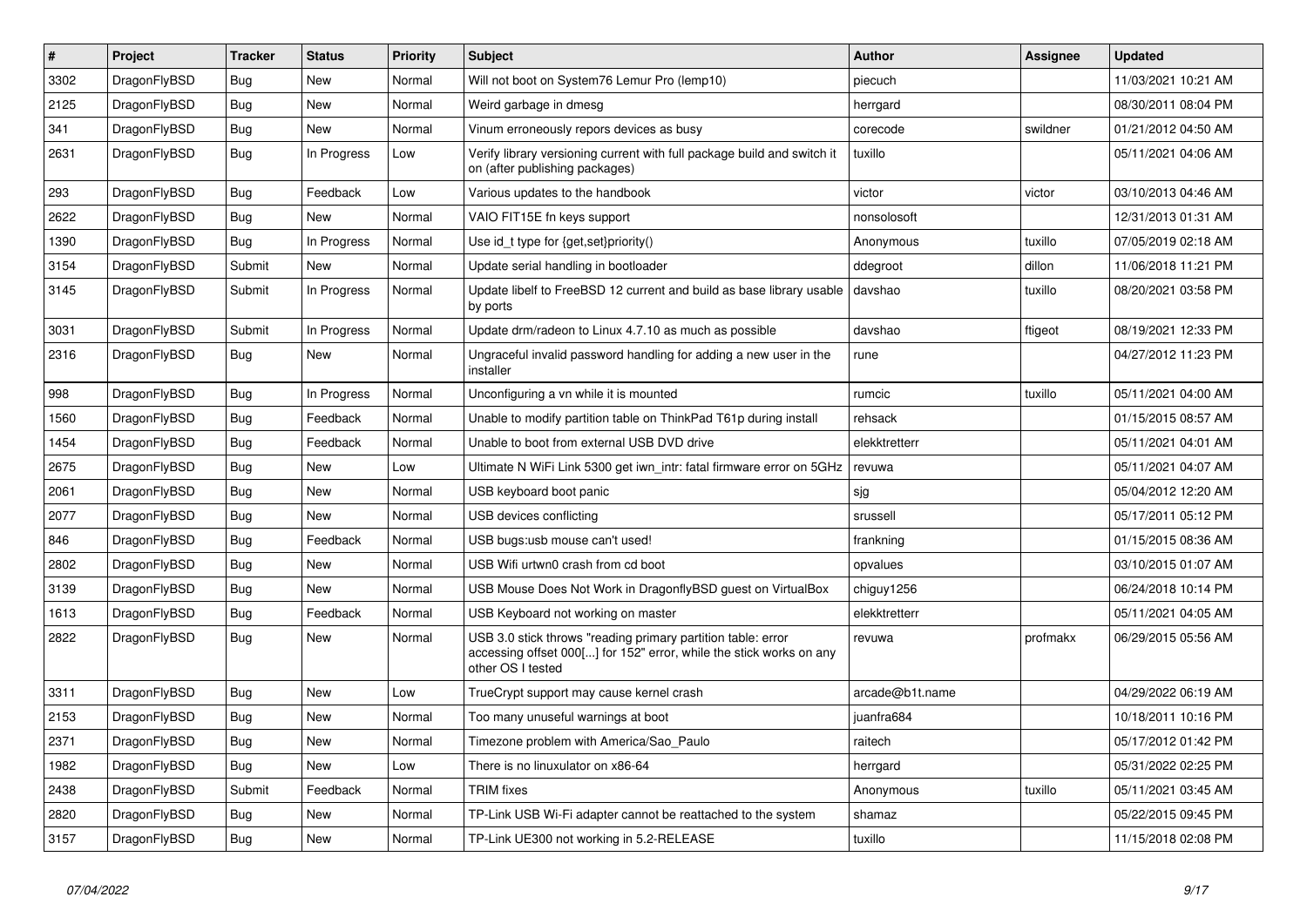| $\#$ | Project      | <b>Tracker</b> | <b>Status</b> | <b>Priority</b> | Subject                                                                                    | <b>Author</b>   | Assignee | <b>Updated</b>      |
|------|--------------|----------------|---------------|-----------------|--------------------------------------------------------------------------------------------|-----------------|----------|---------------------|
| 2391 | DragonFlyBSD | Bug            | In Progress   | Normal          | System lock with ahci and acpi enabled on ATI RS690 chipset with<br>SMB600 sata controller | jorisgio        | vadaszi  | 06/03/2015 03:51 PM |
| 2308 | DragonFlyBSD | Bug            | <b>New</b>    | Normal          | System freeze when unloading snd_hda                                                       | jaydg           |          | 02/19/2012 07:15 AM |
| 1884 | DragonFlyBSD | Bug            | New           | Normal          | System completely freezes while listening music (devbuf: malloc<br>limit exceeded)         | shamaz          |          | 01/24/2011 05:00 PM |
| 2529 | DragonFlyBSD | <b>Bug</b>     | <b>New</b>    | Low             | Sundance network adapter is not detected and attached                                      | kworr           |          | 03/25/2013 02:29 AM |
| 1336 | DragonFlyBSD | Bug            | In Progress   | Normal          | Still looking for reports of missed directory entries w/ HAMMER                            | dillon          |          | 05/11/2021 04:00 AM |
| 3160 | DragonFlyBSD | Submit         | In Progress   | Normal          | State the implementation difference in pkill/pgrep manual                                  | sevan           | tuxillo  | 06/03/2022 05:15 PM |
| 2721 | DragonFlyBSD | Submit         | Feedback      | Low             | Some few zalloc calls to objcache ones replacements                                        | dclink          | tuxillo  | 05/11/2021 04:08 AM |
| 1313 | DragonFlyBSD | <b>Bug</b>     | New           | Low             | Signal code in kernel needs major overhaul (signal queues,<br>si_code, si_addr)            | hasso           |          | 05/11/2021 04:00 AM |
| 3318 | DragonFlyBSD | Bug            | In Progress   | Normal          | Segmenation fault when a process resumed with checkpt exits                                | zabolekar       | tuxillo  | 06/18/2022 08:24 AM |
| 2094 | DragonFlyBSD | Bug            | <b>New</b>    | Normal          | Segfault when gdb printing backtrace from core dump                                        | greenrd         |          | 06/25/2011 04:14 PM |
| 3278 | DragonFlyBSD | Bug            | New           | Normal          | Second screen image is distorted                                                           | arcade@b1t.name |          | 07/10/2021 03:36 AM |
| 2731 | DragonFlyBSD | Bug            | In Progress   | Normal          | Screen full of random colors when starting Xorg with Intel Haswell<br>HD Graphics P4600    | jkatzmaier      |          | 11/12/2014 04:08 PM |
| 3243 | DragonFlyBSD | Bug            | <b>New</b>    | Normal          | SMART status not reported properly for SSD disks                                           | daftaupe        |          | 09/09/2020 11:03 PM |
| 1194 | DragonFlyBSD | <b>Bug</b>     | <b>New</b>    | Normal          | SCSI errors while trying to copy photos from my camera                                     | elekktretterr   |          | 01/14/2015 04:39 PM |
| 2587 | DragonFlyBSD | <b>Bug</b>     | New           | Normal          | SATA DVD writer not detected by DragonFly                                                  | srussell        |          | 09/04/2020 08:55 AM |
| 2095 | DragonFlyBSD | <b>Bug</b>     | New           | Low             | Running installer post-install: Unsupported DFUI transport "                               | greenrd         |          | 06/26/2011 09:20 AM |
| 3300 | DragonFlyBSD | Bug            | <b>New</b>    | Normal          | Running Xvnc from TigerVNC package through the INETD daemon<br>in TCP WAIT mode fails hard | adrian          |          | 01/08/2022 04:25 AM |
| 3029 | DragonFlyBSD | Bug            | <b>New</b>    | Normal          | Running DflyBSD 4.8 on FreeBSD bhyve as a guest                                            | iron            |          | 05/13/2022 04:33 AM |
| 3298 | DragonFlyBSD | <b>Bug</b>     | New           | Normal          | Running "w" and having logged in via XDM through VNC, "w" prints<br>an extra error message | piecuch         |          | 10/25/2021 09:16 AM |
| 2629 | DragonFlyBSD | Bug            | <b>New</b>    | Normal          | Replace gcc44 with llvm34, clang34, and libc++                                             | tuxillo         |          | 06/02/2014 02:30 PM |
| 2933 | DragonFlyBSD | Submit         | New           | Normal          | Remove unix domain socket support from cat(1)                                              | sevan           |          | 08/01/2016 08:10 PM |
| 2509 | DragonFlyBSD | <b>Bug</b>     | New           | Normal          | Redefinition of DIRBLKSIZ in restore(8)                                                    | swildner        |          | 06/04/2022 04:40 AM |
| 2819 | DragonFlyBSD | Bug            | In Progress   | Normal          | Random micro system freezes after a week of uptime                                         | ftigeot         | dillon   | 08/16/2015 08:46 PM |
| 2288 | DragonFlyBSD | Bug            | Feedback      | Normal          | Random IO performance loss introduced since January 1st                                    | lentferi        |          | 01/23/2013 04:21 PM |
| 3134 | DragonFlyBSD | Bug            | New           | Normal          | RFC 3021 (/31 networks) appear to be unsupported                                           | jailbird        |          | 05/16/2018 11:03 PM |
| 2881 | DragonFlyBSD | Bug            | New           | Normal          | Pulseaudio hangs/resets system when starting X11                                           | mneumann        |          | 01/09/2016 03:08 AM |
| 3117 | DragonFlyBSD | <b>Bug</b>     | New           | Normal          | Problem with colours if "intel" video-driver used                                          | dpostolov       |          | 01/07/2018 11:35 PM |
| 1668 | DragonFlyBSD | <b>Bug</b>     | Feedback      | Normal          | Power button not working                                                                   | elekktretterr   |          | 03/10/2013 06:22 AM |
| 2617 | DragonFlyBSD | <b>Bug</b>     | Feedback      | Normal          | Possible issue with wireless mouse on 3.6 release                                          | FilippoMo       |          | 01/14/2015 03:42 PM |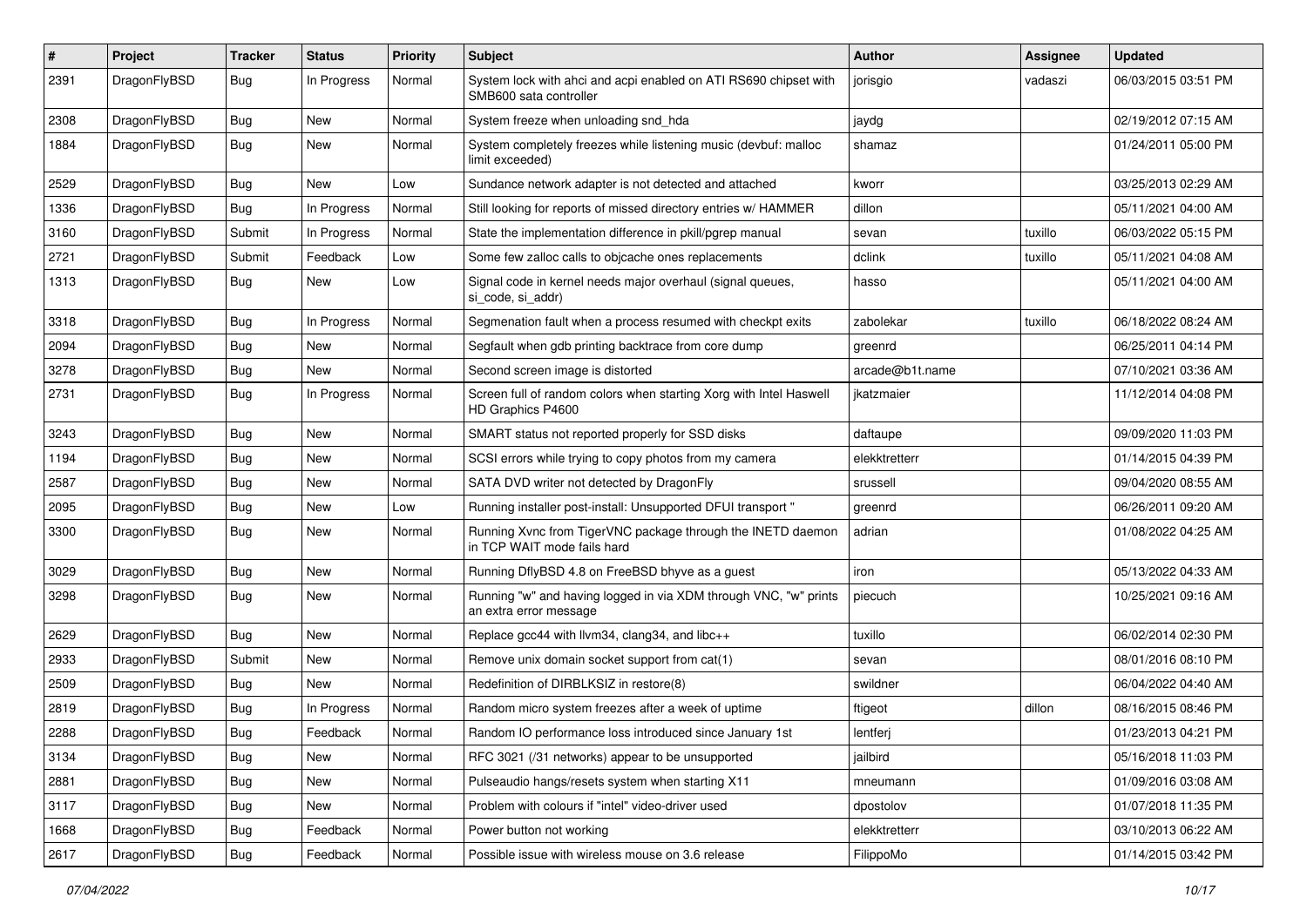| $\vert$ # | Project      | <b>Tracker</b> | <b>Status</b> | <b>Priority</b> | Subject                                                                                         | <b>Author</b> | Assignee | <b>Updated</b>      |
|-----------|--------------|----------------|---------------|-----------------|-------------------------------------------------------------------------------------------------|---------------|----------|---------------------|
| 2020      | DragonFlyBSD | <b>Bug</b>     | New           | Low             | Port brcm80211 driver from Linux to DragonFly BSD                                               | studer        |          | 03/05/2011 10:54 PM |
| 884       | DragonFlyBSD | <b>Bug</b>     | In Progress   | High            | Performance/memory problems under filesystem IO load                                            | hasso         |          | 05/11/2021 03:50 AM |
| 2092      | DragonFlyBSD | <b>Bug</b>     | New           | Normal          | Panic: Bad link elm 0x next->prev != elm                                                        | masterblaster | dillon   | 12/04/2011 12:49 PM |
| 1860      | DragonFlyBSD | <b>Bug</b>     | Feedback      | Normal          | Panic while creating UFS fs on vn(4) for initrd                                                 | matthias      |          | 02/29/2012 07:16 AM |
| 2641      | DragonFlyBSD | Bug            | New           | Normal          | Panic when loading natapci as module                                                            | tuxillo       |          | 05/11/2021 03:54 AM |
| 1873      | DragonFlyBSD | <b>Bug</b>     | New           | Normal          | Panic upon usb mouse detach and reattaching                                                     | rumcic        |          | 02/01/2011 09:53 AM |
| 1250      | DragonFlyBSD | <b>Bug</b>     | Feedback      | Normal          | Panic upon plugging an USB flash drive into the machine                                         | rumcic        |          | 03/10/2013 05:17 AM |
| 1939      | DragonFlyBSD | <b>Bug</b>     | New           | Normal          | Panic on nightly build and stress test box                                                      | lentferj      |          | 12/18/2010 08:41 AM |
| 2081      | DragonFlyBSD | <b>Bug</b>     | Feedback      | Normal          | Panic on device "detach" / "failure"                                                            | vsrinivas     |          | 02/29/2012 07:11 AM |
| 2071      | DragonFlyBSD | Bug            | New           | High            | Panic on assertion: (int)(flg->seq - seq) > 0 in hammer_flusher_flush<br>after inode error      | vsrinivas     |          | 06/12/2011 07:59 AM |
| 2812      | DragonFlyBSD | Bug            | <b>New</b>    | Normal          | Panic on Intel DE3815TYKHE                                                                      | tmorp         |          | 05/14/2015 03:14 PM |
| 2037      | DragonFlyBSD | Bug            | Feedback      | Normal          | Panic Bad link elm while building packages                                                      | ftigeot       | dillon   | 04/21/2011 07:20 AM |
| 1580      | DragonFlyBSD | Bug            | Feedback      | Normal          | Panic (Fatal trap 12: page fault while in kernel mode) while playing<br>with pf and netif names | rumcic        |          | 12/21/2018 01:21 AM |
| 1428      | DragonFlyBSD | Bug            | Feedback      | Low             | POSIX.1e implementation is too old                                                              | hasso         | tuxillo  | 05/11/2021 04:00 AM |
| 3199      | DragonFlyBSD | Bug            | New           | Normal          | PFS label not found panic                                                                       | tse           |          | 08/21/2019 03:51 AM |
| 3101      | DragonFlyBSD | Bug            | New           | Low             | PFI CGI install not working in dragonflybsd 5.0.1 USB install                                   | bnegre82      |          | 05/11/2021 04:14 AM |
| 2161      | DragonFlyBSD | Bug            | New           | Normal          | Outdated xorg.conf file gets installed into etc and screws up mouse                             | eocallaghan   |          | 10/27/2011 01:51 PM |
| 2717      | DragonFlyBSD | Submit         | Feedback      | Normal          | Out of range numeric handling                                                                   | dclink        | tuxillo  | 05/11/2021 04:08 AM |
| 2828      | DragonFlyBSD | Bug            | New           | High            | On AMD APUs and Bulldozer CPUs, the machdep.cpu_idle_hlt<br>sysctl should be 3 by default       | vadaszi       | vadaszi  | 05/11/2021 04:07 AM |
| 2051      | DragonFlyBSD | Bug            | <b>New</b>    | Normal          | No ipv6 lan route entry created on 2.10                                                         | ftigeot       |          | 04/21/2011 10:37 AM |
| 1774      | DragonFlyBSD | Bug            | New           | Normal          | New IP header cleanup branch available for testing                                              | dillon        |          | 05/15/2022 10:59 AM |
| 3317      | DragonFlyBSD | Bug            | In Progress   | Normal          | Network vtnet0 not working on Hetzner cloud                                                     | mneumann      |          | 06/18/2022 03:55 AM |
| 679       | DragonFlyBSD | Bug            | New           | Low             | Netgraph backward compatibility for old *LEN constants                                          | nant          | nant     | 02/18/2014 05:45 AM |
| 3310      | DragonFlyBSD | Bug            | In Progress   | Normal          | NVMM+QEMU fail to boot with UEFI: Mem Assist Failed<br>[gpa=0xfffffff0]                         | liweitianux   |          | 01/11/2022 03:22 PM |
| 2496      | DragonFlyBSD | Bug            | New           | Normal          | NTFS malloc limit exceeded                                                                      | plasmob       | tuxillo  | 02/19/2013 08:47 AM |
| 1695      | DragonFlyBSD | <b>Bug</b>     | New           | Normal          | NFS-related system breakdown                                                                    | Anonymous     |          | 04/10/2014 12:35 AM |
| 3111      | DragonFlyBSD | <b>Bug</b>     | In Progress   | High            | Mouse lags every second heavily under X11                                                       | mneumann      |          | 12/12/2017 09:46 PM |
| 1463      | DragonFlyBSD | <b>Bug</b>     | New           | Normal          | Mountroot before drives are initialized                                                         | elekktretterr |          | 12/07/2010 01:30 PM |
| 2887      | DragonFlyBSD | Bug            | New           | Low             | Missing extattr_namespace_to_string and<br>extattr_string_to_namespace functions                | rubenk        |          | 02/06/2016 05:09 AM |
| 1456      | DragonFlyBSD | Bug            | Feedback      | Normal          | Microsoft wireless desktop problems                                                             | elekktretterr |          | 01/15/2015 08:34 AM |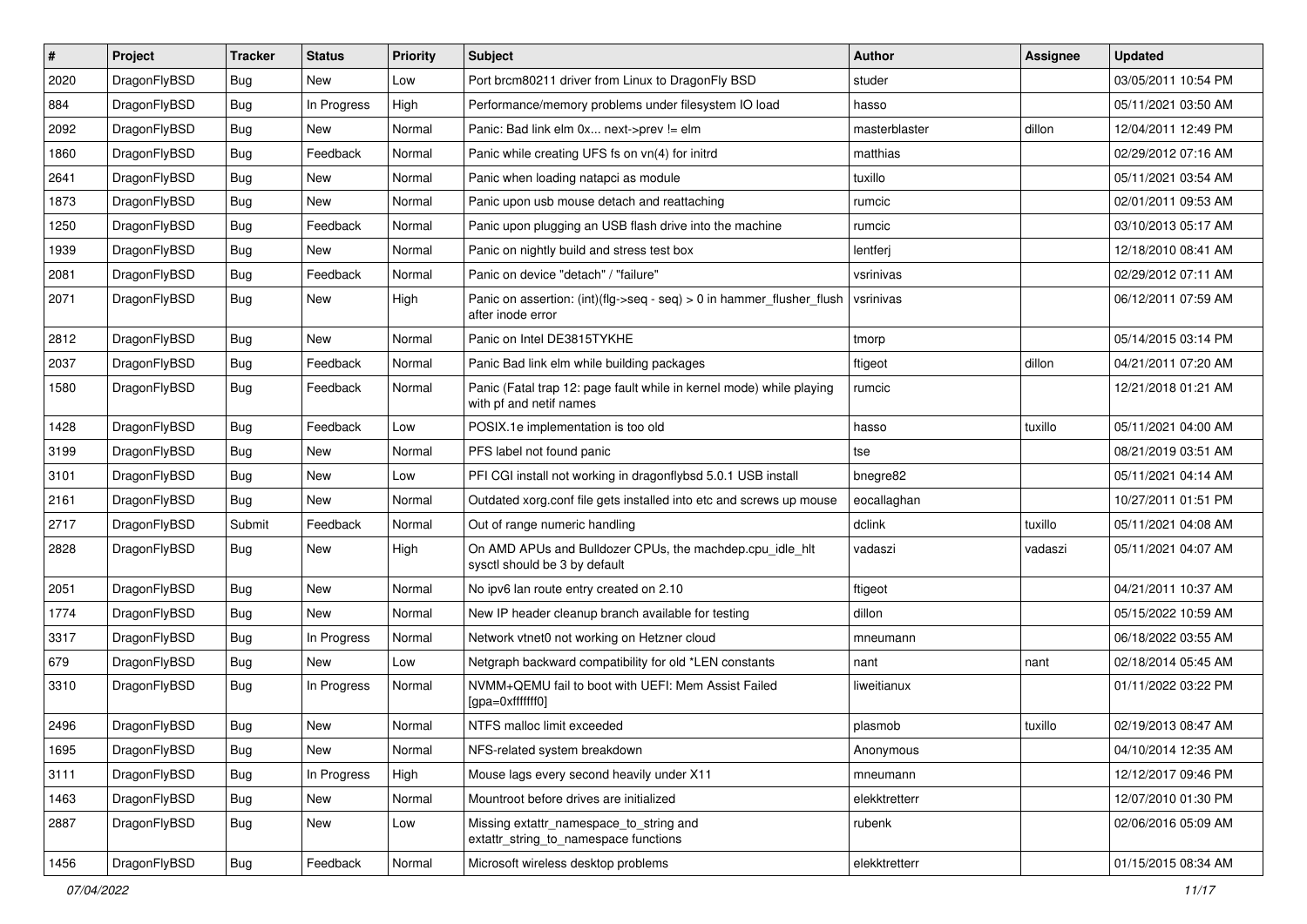| $\vert$ # | Project      | <b>Tracker</b> | <b>Status</b> | <b>Priority</b> | <b>Subject</b>                                                                                                | <b>Author</b> | <b>Assignee</b> | <b>Updated</b>      |
|-----------|--------------|----------------|---------------|-----------------|---------------------------------------------------------------------------------------------------------------|---------------|-----------------|---------------------|
| 385       | DragonFlyBSD | <b>Bug</b>     | Feedback      | Low             | Mail archive address removal                                                                                  | justin        | justin          | 03/09/2013 11:24 AM |
| 3165      | DragonFlyBSD | <b>Bug</b>     | New           | Normal          | Looping at boot time                                                                                          | gop           |                 | 12/28/2018 01:04 PM |
| 1502      | DragonFlyBSD | <b>Bug</b>     | In Progress   | Normal          | Lock while deleting files from nohistory HAMMER directories                                                   | hasso         |                 | 03/10/2013 04:28 AM |
| 168       | DragonFlyBSD | <b>Bug</b>     | In Progress   | Normal          | Livelocked limit engaged while trying to setup IPW wireless                                                   | mschacht      | sepherosa       | 05/11/2021 04:05 AM |
| 1591      | DragonFlyBSD | Bug            | Feedback      | Normal          | Lenovo X301 hangs with AHCI Driver CMD TIMEOUT<br>STS=d0 <bsy></bsy>                                          | eocallaghan   |                 | 05/11/2021 04:05 AM |
| 2414      | DragonFlyBSD | Bug            | In Progress   | Normal          | Lenovo S10 acpi freeze (not new)                                                                              | davshao       |                 | 05/11/2021 04:13 AM |
| 2396      | DragonFlyBSD | Bug            | Feedback      | High            | Latest 3.1 development version core dumps while destroying master<br><b>PFS</b>                               | sgeorge       |                 | 01/23/2013 04:10 PM |
| 2004      | DragonFlyBSD | <b>Bug</b>     | <b>New</b>    | Normal          | LWKT_WAIT_IPIQ panic                                                                                          | steve         |                 | 03/08/2011 05:46 PM |
| 1899      | DragonFlyBSD | <b>Bug</b>     | <b>New</b>    | Normal          | Keyboard doesn't work                                                                                         | fransm        |                 | 05/15/2022 03:32 PM |
| 3218      | DragonFlyBSD | Bug            | New           | Normal          | Kernel panics are not sent to comconsole when booted over EFI                                                 | mqudsi        |                 | 12/02/2019 08:52 PM |
| 2421      | DragonFlyBSD | <b>Bug</b>     | <b>New</b>    | High            | Kernel panic: vm_fault: page 0xc0f70000 not busy!                                                             | lentferj      |                 | 10/03/2012 08:16 AM |
| 2052      | DragonFlyBSD | <b>Bug</b>     | <b>New</b>    | Normal          | Kernel panic: CPU APIC ID out of range                                                                        | Anonymous     |                 | 05/02/2011 11:06 AM |
| 3129      | DragonFlyBSD | Bug            | <b>New</b>    | High            | Kernel panic with 5.2.0 on A2SDi-4C-HLN4F                                                                     | stateless     |                 | 04/24/2018 12:50 AM |
| 3224      | DragonFlyBSD | <b>Bug</b>     | <b>New</b>    | Normal          | Kernel panic when trying to ping6                                                                             | zhtw          |                 | 03/08/2020 08:55 AM |
| 3235      | DragonFlyBSD | Bug            | <b>New</b>    | Normal          | Kernel panic in devfs_vnops.c                                                                                 | mneumann      |                 | 04/28/2020 07:00 AM |
| 2891      | DragonFlyBSD | Bug            | <b>New</b>    | Normal          | Kernel panic in IEEE802.11 related code                                                                       | shamaz        |                 | 05/29/2016 05:49 PM |
| 1594      | DragonFlyBSD | <b>Bug</b>     | New           | Normal          | Kernel panic during boot from Live CD on Dell E6400                                                           | bodie         |                 | 05/11/2021 03:54 AM |
| 3247      | DragonFlyBSD | Bug            | <b>New</b>    | Normal          | Kernel panic doing nothing much                                                                               | phma          |                 | 09/12/2020 11:40 PM |
| 2250      | DragonFlyBSD | <b>Bug</b>     | <b>New</b>    | Normal          | Kernel panic                                                                                                  | adamk         |                 | 11/23/2018 01:10 AM |
| 2473      | DragonFlyBSD | Bug            | <b>New</b>    | Normal          | Kernel crash when trying to up the wpi0 device (Dfly<br>v3.3.0.758.g47388-DEVELOPMENT)                        | tomaz         |                 | 02/24/2014 08:50 AM |
| 3280      | DragonFlyBSD | <b>Bug</b>     | <b>New</b>    | Normal          | KMS console and i915(4) not working in 6.0                                                                    | cmusser       |                 | 07/10/2021 03:35 AM |
| 1192      | DragonFlyBSD | Submit         | New           | Normal          | KKASSERTs in sys/kern/uipc_{msg,socket}.c are too strict                                                      | rumcic        |                 | 05/11/2021 04:07 AM |
| 3269      | DragonFlyBSD | <b>Bug</b>     | In Progress   | Normal          | Is double-buffer'd buf still required by HAMMER2 ?                                                            | tkusumi       |                 | 05/12/2021 04:09 PM |
| 1486      | DragonFlyBSD | <b>Bug</b>     | Feedback      | Normal          | Interrupt storm related to SATA DVD device                                                                    | hasso         |                 | 05/11/2021 04:01 AM |
| 2994      | DragonFlyBSD | Bug            | <b>New</b>    | Normal          | Intermittent boot hangs after git: hammer - HAMMER Version 7                                                  | davshao       |                 | 03/30/2017 02:06 PM |
| 3120      | DragonFlyBSD | Bug            | New           | Normal          | Intel AC 8260 firmware does not load                                                                          | Vintodrimmer  |                 | 08/28/2018 03:30 AM |
| 2859      | DragonFlyBSD | Bug            | <b>New</b>    | Low             | Installer configuration menu always highlights "Select timezone", no<br>matter which step was last completed. | cgag          |                 | 12/02/2015 01:54 PM |
| 2858      | DragonFlyBSD | Bug            | New           | Low             | Installer "Local or UTC" question should have "No" selected by<br>default.                                    | cgag          |                 | 12/02/2015 01:18 PM |
| 1144      | DragonFlyBSD | <b>Bug</b>     | Feedback      | Normal          | Incorrect clock under KVM                                                                                     | msylvan       |                 | 03/09/2013 01:17 PM |
| 1836      | DragonFlyBSD | Bug            | New           | Normal          | Incorrect TCP checksum show up in tcpdump                                                                     | robgar1       |                 | 05/15/2022 11:22 AM |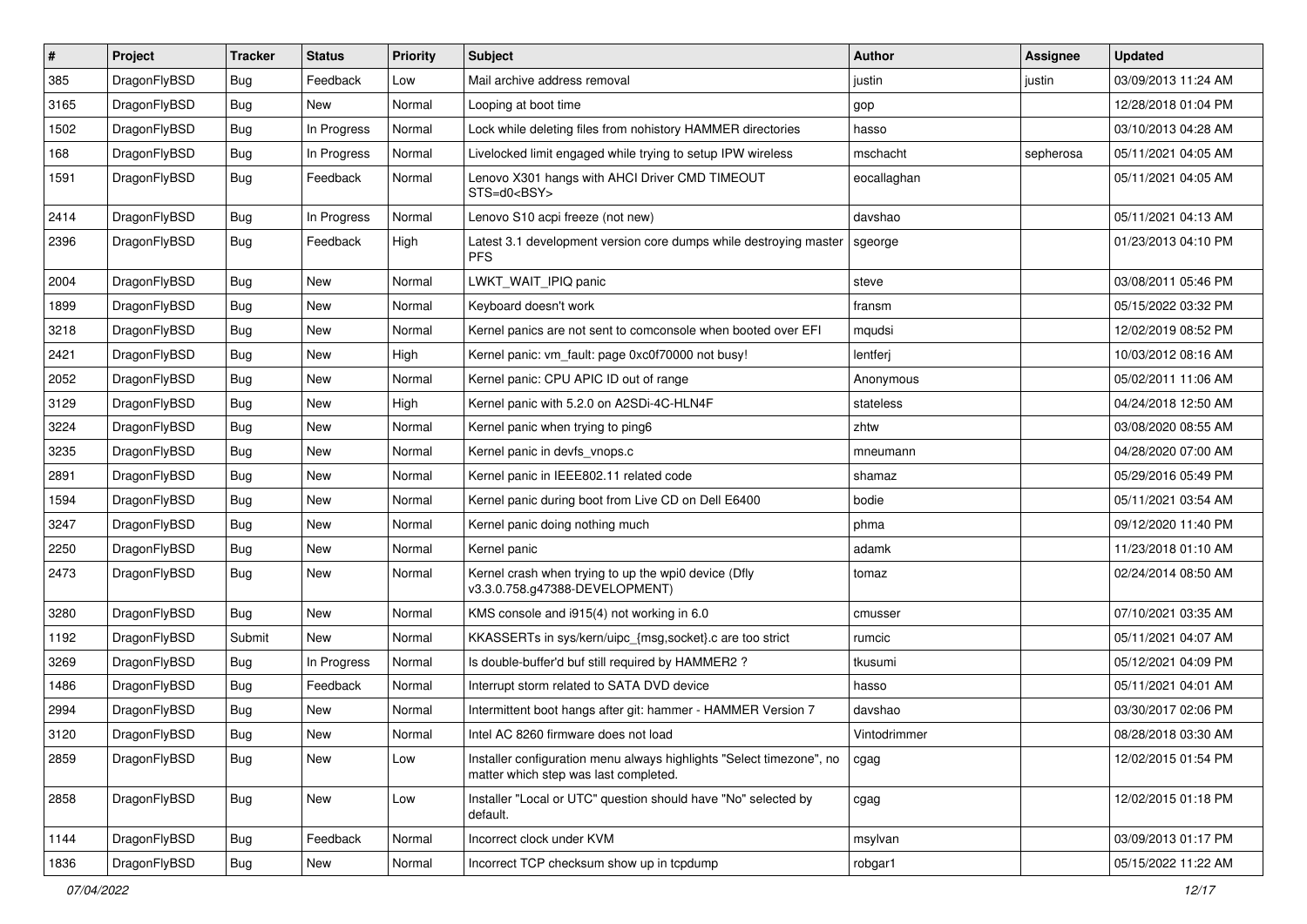| $\#$ | Project      | <b>Tracker</b> | <b>Status</b> | <b>Priority</b> | Subject                                                                                                                                                     | <b>Author</b> | Assignee | <b>Updated</b>      |
|------|--------------|----------------|---------------|-----------------|-------------------------------------------------------------------------------------------------------------------------------------------------------------|---------------|----------|---------------------|
| 2535 | DragonFlyBSD | <b>Bug</b>     | <b>New</b>    | Normal          | Imap processes apparentlt blocked on disk I/O                                                                                                               | ftigeot       |          | 04/02/2013 09:31 AM |
| 1882 | DragonFlyBSD | <b>Bug</b>     | New           | Low             | Idea for handling new USB vendor/device codes                                                                                                               | bmk           |          | 10/20/2010 12:15 PM |
| 1718 | DragonFlyBSD | Bug            | Feedback      | Normal          | IDE disk drive not detected by x86 64 2.6.1 Live CD                                                                                                         | bcox          |          | 11/27/2021 08:25 AM |
| 3215 | DragonFlyBSD | Bug            | New           | Normal          | Hang in todrain(3) after write(3)                                                                                                                           | noloader      |          | 11/25/2019 03:08 PM |
| 2738 | DragonFlyBSD | <b>Bug</b>     | New           | Normal          | Hammer: Strange behavior when trying to recover old version of<br>moved file                                                                                | roland        |          | 11/20/2014 08:02 AM |
| 1330 | DragonFlyBSD | <b>Bug</b>     | Feedback      | Normal          | Hammer, usb disk, SYNCHRONIZE CACHE failure                                                                                                                 | josepht       |          | 06/02/2014 04:56 AM |
| 2915 | DragonFlyBSD | Bug            | New           | High            | Hammer mirror-copy problem                                                                                                                                  | t dfbsd       |          | 08/25/2016 05:28 AM |
| 3194 | DragonFlyBSD | <b>Bug</b>     | New           | High            | Hammer kernel crash on mirror-stream of PFS after upgrade<br>(assertion "cursor->flags &<br>HAMMER_CURSOR_ITERATE_CHECK" failed in<br>hammer_btree_iterate) | Anonymous     |          | 06/29/2019 01:32 PM |
| 1469 | DragonFlyBSD | <b>Bug</b>     | In Progress   | Normal          | Hammer history security concern                                                                                                                             | corecode      | tuxillo  | 05/11/2021 03:52 AM |
| 1907 | DragonFlyBSD | <b>Bug</b>     | New           | Normal          | Hammer crash in hammer flusher flush()                                                                                                                      | swildner      |          | 11/11/2010 05:07 AM |
| 2347 | DragonFlyBSD | <b>Bug</b>     | Feedback      | High            | Hammer PFSes destroy does not give back full space allocated to<br><b>PFS</b>                                                                               | sgeorge       |          | 07/19/2012 01:11 AM |
| 2852 | DragonFlyBSD | <b>Bug</b>     | <b>New</b>    | Normal          | Hammer File System - hangs on undo during system boot / mount -<br>will not recover on DragonFlyBSD newer than 3.6.0                                        | abale         |          | 05/11/2021 04:07 AM |
| 2958 | DragonFlyBSD | <b>Bug</b>     | Feedback      | Normal          | Hammer FS dies during pruning after massive write load                                                                                                      | neilb         |          | 10/11/2016 04:20 AM |
| 2803 | DragonFlyBSD | Bug            | New           | Normal          | HAMMER: Warning: UNDO area too small!                                                                                                                       | ftigeot       |          | 03/11/2015 03:42 PM |
| 3246 | DragonFlyBSD | <b>Bug</b>     | <b>New</b>    | Normal          | HAMMER2 unable to handle ENOSPC properly                                                                                                                    | tkusumi       |          | 09/04/2020 11:11 AM |
| 3249 | DragonFlyBSD | <b>Bug</b>     | New           | Normal          | HAMMER2 fsync(2) not working properly                                                                                                                       | tkusumi       |          | 09/21/2020 07:07 AM |
| 2287 | DragonFlyBSD | <b>Bug</b>     | New           | Normal          | HAMMER(ROOT) Illegal UNDO TAIL signature at<br>300000001967c000                                                                                             | y0n3t4n1      |          | 11/07/2018 01:22 AM |
| 2863 | DragonFlyBSD | <b>Bug</b>     | New           | Normal          | HAMMER synch tid is zero                                                                                                                                    | shamaz        |          | 12/12/2015 11:24 PM |
| 2647 | DragonFlyBSD | <b>Bug</b>     | New           | Normal          | HAMMER panic on 3.6.0                                                                                                                                       | tuxillo       |          | 05/11/2021 03:54 AM |
| 1717 | DragonFlyBSD | Bug            | Feedback      | Normal          | HAMMER panic in hammer cursor down()                                                                                                                        | josepht1      |          | 05/11/2021 04:05 AM |
| 2898 | DragonFlyBSD | Bug            | New           | Normal          | <b>HAMMER</b> panic                                                                                                                                         | pavalos       |          | 11/03/2018 07:05 AM |
| 1744 | DragonFlyBSD | <b>Bug</b>     | In Progress   | Normal          | HAMMER fsstress panic in hammer setup child callback                                                                                                        | vsrinivas     |          | 05/11/2021 04:05 AM |
| 1749 | DragonFlyBSD | <b>Bug</b>     | In Progress   | Normal          | HAMMER fsstress panic in hammer flush inode core<br>'ip->flush_state != HAMMER_FST_FLUSH'                                                                   | vsrinivas     |          | 05/11/2021 04:06 AM |
| 3047 | DragonFlyBSD | Bug            | New           | Normal          | HAMMER critical write error                                                                                                                                 | samuel        |          | 06/19/2019 09:50 AM |
| 1831 | DragonFlyBSD | <b>Bug</b>     | Feedback      | High            | HAMMER "malloc limit exceeded" panic                                                                                                                        | eocallaghan   | dillon   | 06/04/2022 04:38 AM |
| 3205 | DragonFlyBSD | Bug            | Feedback      | High            | Go compiler net test failing                                                                                                                                | t_dfbsd       | tuxillo  | 05/10/2021 02:45 AM |
| 3301 | DragonFlyBSD | <b>Bug</b>     | New           | Normal          | Gkrellm from the packages is not showing logged in users in main<br>window, logged in users always $== 0$                                                   | adrian        |          | 01/08/2022 04:24 AM |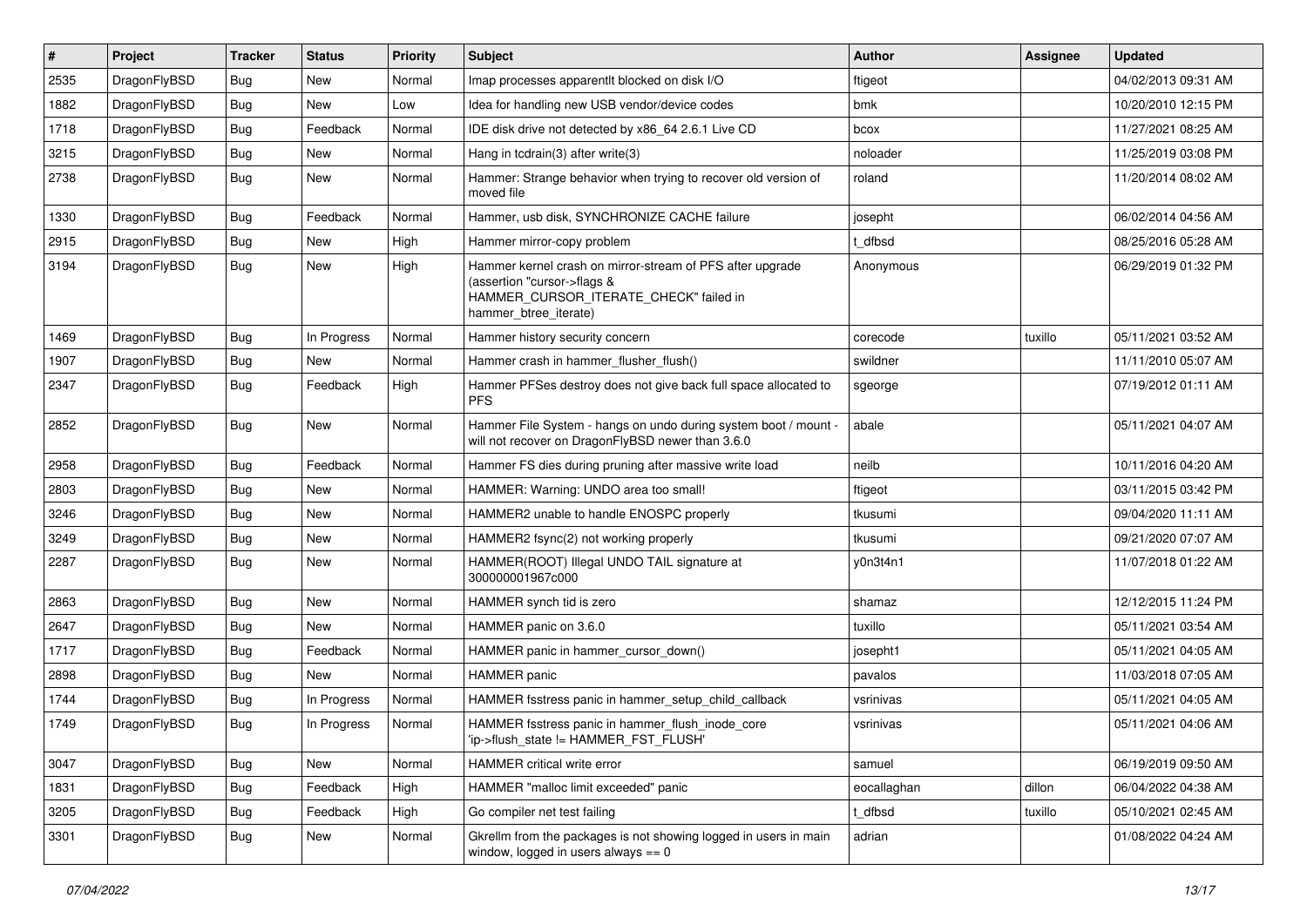| $\sharp$ | Project      | <b>Tracker</b> | <b>Status</b> | <b>Priority</b> | Subject                                                                                    | <b>Author</b> | Assignee | <b>Updated</b>      |
|----------|--------------|----------------|---------------|-----------------|--------------------------------------------------------------------------------------------|---------------|----------|---------------------|
| 2674     | DragonFlyBSD | <b>Bug</b>     | <b>New</b>    | Normal          | <b>GPT Support</b>                                                                         | ftigeot       |          | 12/28/2015 02:54 PM |
| 1947     | DragonFlyBSD | <b>Bug</b>     | New           | Low             | GA-880GM-UD2H (rev. 1.3) AHCI fails to detect disks at the end of<br>the RAID controller   | eocallaghan   |          | 11/27/2021 08:46 AM |
| 1877     | DragonFlyBSD | Bug            | <b>New</b>    | Normal          | Freeze during 1st hammer cleanup after new install                                         | elekktretterr |          | 05/15/2022 11:43 AM |
| 3201     | DragonFlyBSD | Submit         | New           | Normal          | Fixes make search display                                                                  | htse          |          | 08/20/2021 04:02 PM |
| 2638     | DragonFlyBSD | <b>Bug</b>     | Feedback      | High            | Fix machdep.pmap_mmu_optimize                                                              | tuxillo       |          | 05/11/2021 04:07 AM |
| 3266     | DragonFlyBSD | Bug            | New           | High            | Filesystems broken due to "KKASSERT(count &<br>TOK COUNTMASK);"                            | tkusumi       |          | 03/15/2021 01:21 PM |
| 2072     | DragonFlyBSD | Bug            | <b>New</b>    | Normal          | Fatal trap 12: stopped at lwkt_send_ipiq3                                                  | rumcic        |          | 05/17/2011 04:12 AM |
| 2799     | DragonFlyBSD | Bug            | <b>New</b>    | Normal          | Fatal trap 12 caused by moused(8) -p /dev/cual0                                            | opvalues      |          | 03/04/2015 11:01 PM |
| 979      | DragonFlyBSD | <b>Bug</b>     | Feedback      | Normal          | Failure-prone USB mass storage (SB600? msdosfs? CAM?)                                      | floid         |          | 01/15/2015 08:38 AM |
| 3147     | DragonFlyBSD | Submit         | <b>New</b>    | Normal          | Enable headless installation                                                               | ddegroot      |          | 10/09/2018 01:25 PM |
| 1669     | DragonFlyBSD | <b>Bug</b>     | In Progress   | Normal          | Drive wont open using button                                                               | elekktretterr |          | 02/29/2012 12:05 PM |
| 3299     | DragonFlyBSD | <b>Bug</b>     | In Progress   | Normal          | DragonFlyBSD reports utterly wrong uptime (most of the time, right<br>after booting in)    | adrian        |          | 11/11/2021 01:43 PM |
| 3124     | DragonFlyBSD | Bug            | <b>New</b>    | High            | DragonFlyBSD 5.0.2 with Hammer2 with UEFI install doesn't boot                             | wiesl         |          | 06/18/2019 05:07 AM |
| 2556     | DragonFlyBSD | <b>Bug</b>     | Feedback      | Normal          | DragonFly v3.5.0.81.gd3479 - Process signal weirdness                                      | tuxillo       |          | 12/17/2013 03:48 PM |
| 3197     | DragonFlyBSD | Bug            | New           | Normal          | DragonFly upgrades                                                                         | tse           |          | 04/18/2020 04:18 PM |
| 2619     | DragonFlyBSD | <b>Bug</b>     | New           | Normal          | DragonFly 3.6 can't be installed on a 6TB volume                                           | ftigeot       |          | 02/23/2014 11:55 PM |
| 2595     | DragonFlyBSD | <b>Bug</b>     | <b>New</b>    | Normal          | DragonFly 3.4.3 crashes on SUN Blade X6250 with Qlogic ISP 2432<br>FC card                 | Turvamies     |          | 10/07/2013 11:53 AM |
| 2585     | DragonFlyBSD | Bug            | New           | Normal          | Dfly 3.4.3 on ESXi 5.1, HP Smart Array P410 passthrough<br>recognised, but not functioning | yggdrasil     | swildner | 05/09/2022 08:14 AM |
| 2499     | DragonFlyBSD | Bug            | In Progress   | Urgent          | DRAGONFLY_3_2 lockd not responding correctly                                               | Nerzhul       |          | 01/22/2013 12:47 PM |
| 2495     | DragonFlyBSD | <b>Bug</b>     | New           | High            | DFBSD v3.3.0.960.g553fe7 - ocnt != 0" failed in<br>prop_object_release                     | tuxillo       |          | 05/31/2022 04:08 PM |
| 2498     | DragonFlyBSD | Bug            | New           | Normal          | DFBSD v3.2.2-RELEASE - LIST_FIRST(&bp->b_dep) == NULL"<br>failed in vfs_vmio_release       | tuxillo       |          | 05/31/2022 04:09 PM |
| 2351     | DragonFlyBSD | Bug            | In Progress   | Normal          | DFBSD v3.1.0.579.g44ccf - Stuck during startup, random freezes                             | tuxillo       |          | 04/24/2012 08:21 AM |
| 2345     | DragonFlyBSD | Bug            | In Progress   | Normal          | DFBSD v3.1.0.457.gd679f - NFS panic on diskless station                                    | tuxillo       |          | 04/07/2012 05:22 PM |
| 2358     | DragonFlyBSD | Bug            | In Progress   | Normal          | DFBSD v3.0.2.32.g928ca - panic: hammer: insufficient undo FIFO<br>space!                   | tuxillo       | tuxillo  | 05/10/2021 02:50 AM |
| 1959     | DragonFlyBSD | <b>Bug</b>     | New           | Normal          | DFBSD v2.9.1.422.gc98f2 - Panic during boot - IPv6 and PF                                  | tuxillo       |          | 01/13/2011 03:37 AM |
| 2171     | DragonFlyBSD | <b>Bug</b>     | New           | Normal          | DFBSD v2.13.0.151.gdc8442 - panic: assertion "(*ptep &<br>$(PG MANAGED PG V)) == PG V"$    | tuxillo       |          | 11/04/2011 05:06 PM |
| 2166     | DragonFlyBSD | <b>Bug</b>     | New           | Normal          | DFBSD v2.13.0.109.g05b9d - Strange lockups                                                 | tuxillo       |          | 10/29/2011 11:20 AM |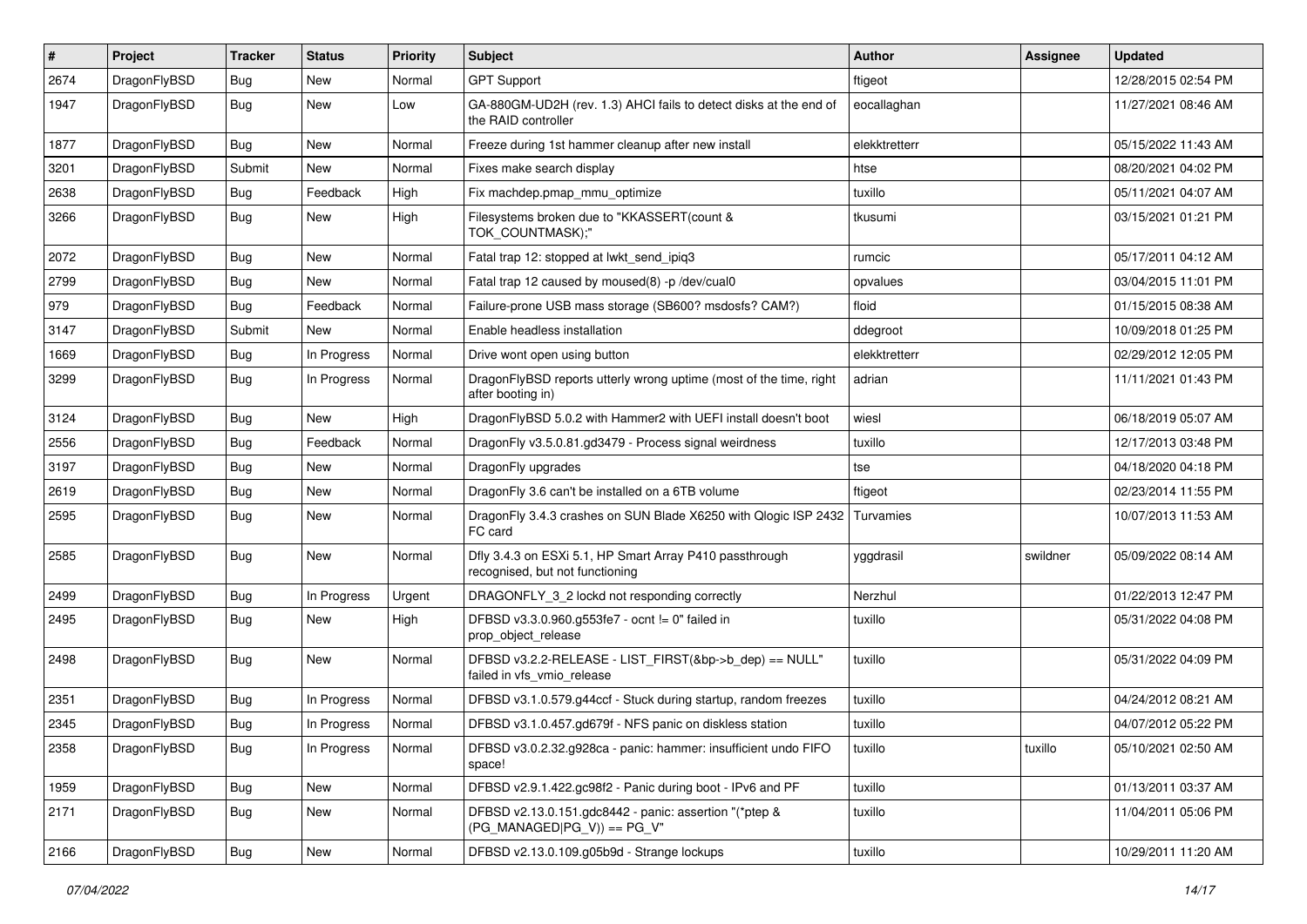| $\sharp$ | Project      | <b>Tracker</b> | <b>Status</b> | <b>Priority</b> | Subject                                                                                                            | <b>Author</b>      | Assignee | <b>Updated</b>      |
|----------|--------------|----------------|---------------|-----------------|--------------------------------------------------------------------------------------------------------------------|--------------------|----------|---------------------|
| 2129     | DragonFlyBSD | <b>Bug</b>     | <b>New</b>    | Normal          | DFBSD v2.11.0.661.gf9438 i386 - panic: lockmgr thrd_sleep                                                          | tuxillo            |          | 09/05/2011 09:49 AM |
| 2084     | DragonFlyBSD | Bug            | New           | Normal          | DFBSD v2.11.0.242.g4d317 - panic: zone: entry not free                                                             | tuxillo            |          | 07/03/2012 01:23 AM |
| 2078     | DragonFlyBSD | <b>Bug</b>     | New           | Normal          | DFBSD i386 v2.11.0.201.g3ed2f - Panic during installworld into a<br>vn0 device                                     | tuxillo            |          | 05/19/2011 07:50 PM |
| 1332     | DragonFlyBSD | <b>Bug</b>     | Feedback      | Normal          | DFBSD 2.2 - Booting usbcdrom/usbsticks on thinkpad hangs on<br>"BTX Halted"                                        | tuxillo            |          | 05/11/2021 04:00 AM |
| 2283     | DragonFlyBSD | Bug            | New           | Normal          | DFBSD DragonFly v2.13.0.957.g4f459 - pmap_release: page<br>should already be gone 0xc27120bc                       | tuxillo            |          | 01/23/2012 03:03 AM |
| 1198     | DragonFlyBSD | Bug            | <b>New</b>    | High            | DDB loops panic in db_read_bytes                                                                                   | corecode           | tuxillo  | 05/11/2021 03:51 AM |
| 3208     | DragonFlyBSD | Bug            | New           | Normal          | Crash related to nfsd                                                                                              | tse                |          | 06/11/2020 05:52 AM |
| 2444     | DragonFlyBSD | <b>Bug</b>     | New           | Normal          | Crash during Hammer overnight cleanup                                                                              | justin             |          | 11/04/2012 07:58 AM |
| 3281     | DragonFlyBSD | <b>Bug</b>     | New           | Normal          | Crash after leaving unattended for a while                                                                         | bhaible            |          | 07/10/2021 03:32 AM |
| 1916     | DragonFlyBSD | Bug            | New           | Normal          | Constant crashes on x86_64 with UFS                                                                                | lentferj           |          | 11/21/2010 07:40 PM |
| 3152     | DragonFlyBSD | <b>Bug</b>     | Feedback      | Normal          | Console's size in ttyv0 and single user mode is sticking to 80x25,<br>while ttyv1 can make use of the whole screen | overtime           |          | 02/24/2019 01:08 AM |
| 1302     | DragonFlyBSD | <b>Bug</b>     | In Progress   | Normal          | Checkpoint regression?                                                                                             | sjg                | sjg      | 07/10/2013 05:22 PM |
| 2611     | DragonFlyBSD | <b>Bug</b>     | New           | Normal          | Change in IP address results in network not working                                                                | phma               |          | 12/05/2013 07:55 PM |
| 1961     | DragonFlyBSD | Bug            | New           | Normal          | Can't create dump from DDB                                                                                         | shamaz             |          | 01/29/2011 09:02 PM |
| 3313     | DragonFlyBSD | Bug            | New           | Normal          | Can't boot from my live USB at all. The kernel loading process<br>hangs.                                           | rempas             |          | 06/03/2022 12:16 AM |
| 1786     | DragonFlyBSD | Bug            | New           | Normal          | Calling NULL function pointer initiates panic loop                                                                 | sjg                |          | 10/11/2010 05:28 PM |
| 1727     | DragonFlyBSD | Bug            | Feedback      | Normal          | CD boot panic (2.6.1) (usb?)                                                                                       | kiril              |          | 05/15/2022 05:10 AM |
| 1411     | DragonFlyBSD | Bug            | Feedback      | Normal          | Burning doesn't work with ahci(4)                                                                                  | hasso              | dillon   | 05/11/2021 04:00 AM |
| 2210     | DragonFlyBSD | Bug            | New           | Normal          | Bugtracker cannot assign default project for new users                                                             | ahuete.devel       |          | 11/17/2011 11:30 AM |
| 1430     | DragonFlyBSD | Bug            | New           | Normal          | Buggy w(1)?                                                                                                        | hasso              | alexh    | 11/24/2010 08:09 AM |
| 2870     | DragonFlyBSD | Bug            | New           | High            | Broken text and icons when glamor acceleration is used                                                             | 375gnu             | ftigeot  | 01/31/2016 12:13 AM |
| 3314     | DragonFlyBSD | Bug            | New           | Normal          | Bring virtio_console(4) from FreeBSD                                                                               | tuxillo            | tuxillo  | 05/29/2022 08:24 AM |
| 2630     | DragonFlyBSD | Bug            | <b>New</b>    | Normal          | Bring in latest iconv fixes from FreeBSD10 as well as csmapper<br>updates                                          | tuxillo            |          | 05/11/2021 03:54 AM |
| 3113     | DragonFlyBSD | Bug            | In Progress   | Urgent          | Booting vKernel fails due being out of swap space                                                                  | tcullen            |          | 05/11/2021 04:14 AM |
| 2434     | DragonFlyBSD | <b>Bug</b>     | New           | Normal          | BTX Halted - Boot fails on USB/GUI                                                                                 | lucmv              |          | 10/17/2012 08:12 PM |
| 1148     | DragonFlyBSD | <b>Bug</b>     | In Progress   | Low             | BCM4311 wireless network adapter detected but not functional                                                       | archimedes.gaviola |          | 05/11/2021 04:00 AM |
| 1975     | DragonFlyBSD | <b>Bug</b>     | <b>New</b>    | Normal          | Applications seg fault in select() and poll()                                                                      | rumcic             |          | 05/31/2022 02:58 PM |
| 2430     | DragonFlyBSD | Bug            | New           | Normal          | Alternate Password Hash method                                                                                     | robin.carey1       |          | 10/07/2012 06:28 AM |
| 2921     | DragonFlyBSD | Submit         | New           | Normal          | Allow moused to accept userland mouse events                                                                       | tautolog           |          | 05/11/2021 04:08 AM |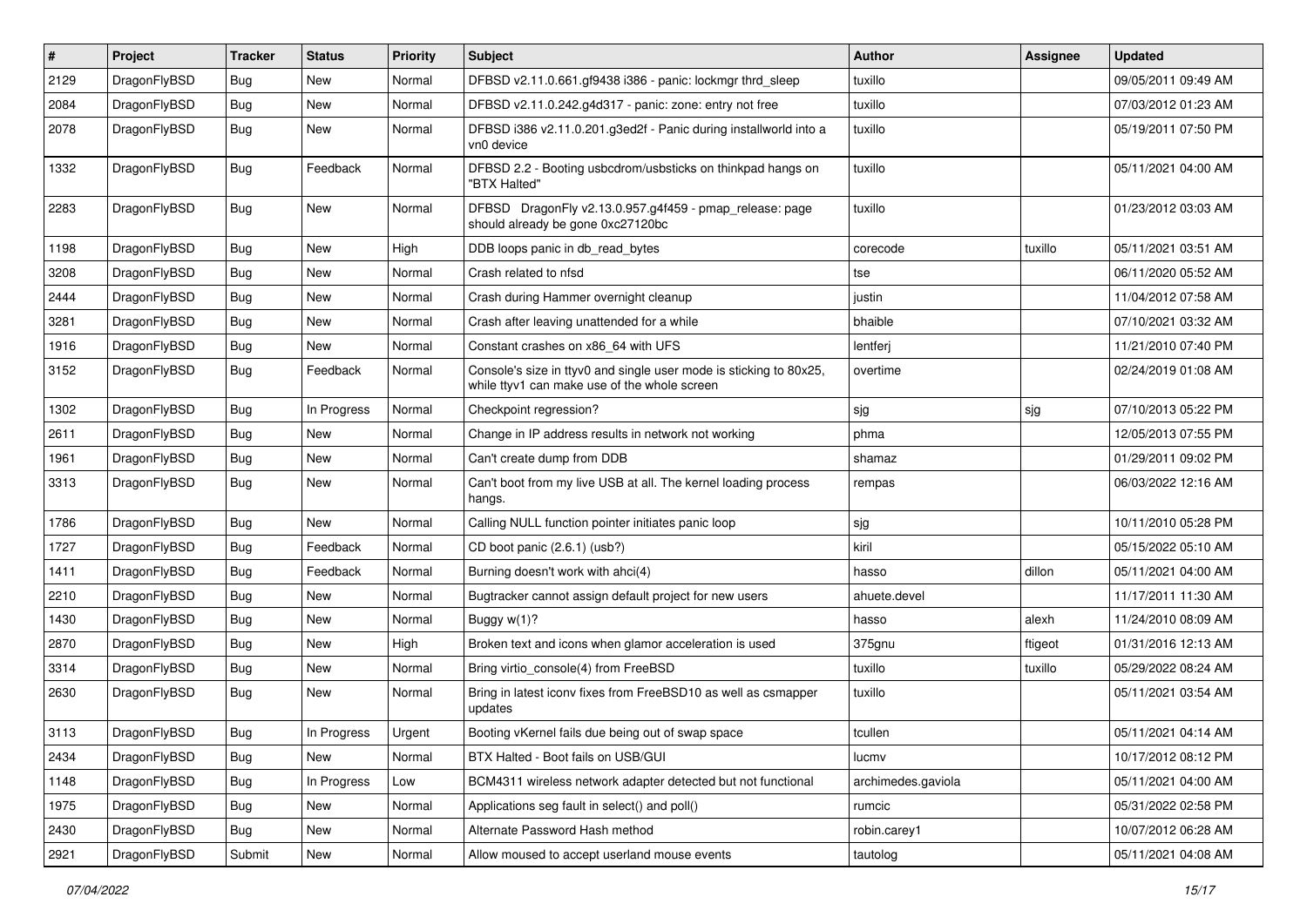| $\sharp$ | Project      | <b>Tracker</b> | <b>Status</b> | <b>Priority</b> | Subject                                                                                          | <b>Author</b> | Assignee  | <b>Updated</b>      |
|----------|--------------|----------------|---------------|-----------------|--------------------------------------------------------------------------------------------------|---------------|-----------|---------------------|
| 3189     | DragonFlyBSD | Bug            | <b>New</b>    | Normal          | Allow DragonFly Mail Agent to accept an alternate config via<br>command line switch              | iang          |           | 08/16/2021 12:42 AM |
| 2423     | DragonFlyBSD | Bug            | <b>New</b>    | Urgent          | After multiple panics/locks, hitting KKASSERT in<br>hammer_init_cursor                           | rumcic        |           | 09/18/2012 02:28 AM |
| 3276     | DragonFlyBSD | Submit         | <b>New</b>    | Normal          | Add option controlling whether gpt expand expands the last partition<br>(needs testing)          | falsifian     |           | 07/10/2021 03:35 AM |
| 3227     | DragonFlyBSD | Submit         | <b>New</b>    | Normal          | Add HAMMER2 instructions in the installation medium README                                       | daftaupe      |           | 03/26/2020 03:34 PM |
| 3135     | DragonFlyBSD | Submit         | New           | Normal          | Add EVFILT_RECV and EVFILT_SEND                                                                  | tautolog      |           | 05/25/2018 09:59 PM |
| 2636     | DragonFlyBSD | <b>Bug</b>     | Feedback      | Low             | Add -x flag to iostat (a la solaris)                                                             | tuxillo       |           | 05/11/2021 04:07 AM |
| 3295     | DragonFlyBSD | Bug            | In Progress   | Normal          | Adapt devel/libvirt for nvmm                                                                     | tuxillo       | tuxillo   | 11/03/2021 04:56 PM |
| 1592     | DragonFlyBSD | <b>Bug</b>     | Feedback      | Normal          | AcpiOSUnmapMemory: Warning, deallocation did not track<br>allocation.                            | eocallaghan   |           | 06/02/2014 07:45 AM |
| 1923     | DragonFlyBSD | Bug            | <b>New</b>    | Normal          | Abysmal NFS performance with IPv6                                                                | ftigeot       |           | 12/05/2010 09:34 PM |
| 2568     | DragonFlyBSD | <b>Bug</b>     | New           | Normal          | <b>AHCI</b> panic                                                                                | josepht       |           | 06/07/2013 05:52 PM |
| 1181     | DragonFlyBSD | Bug            | In Progress   | Normal          | ACX111 panic                                                                                     | elekktretterr |           | 05/11/2021 04:00 AM |
| 3107     | DragonFlyBSD | <b>Bug</b>     | New           | Low             | ACPI interrupt storm when loading i915 on Lenovo T460                                            | oyvinht       |           | 07/15/2020 07:01 AM |
| 2117     | DragonFlyBSD | <b>Bug</b>     | <b>New</b>    | High            | ACPI and/or bce(4) problem with 2.11.0.673.g0d557 on HP DL380<br>G <sub>6</sub>                  | pauska        |           | 08/22/2011 10:15 AM |
| 2816     | DragonFlyBSD | Bug            | <b>New</b>    | Normal          | A multitasking process being debugged can get stuck                                              | phma          |           | 05/19/2015 03:57 AM |
| 2138     | DragonFlyBSD | <b>Bug</b>     | <b>New</b>    | Normal          | > 100% CPU usage                                                                                 | robin.carey1  |           | 09/26/2011 12:20 PM |
| 2688     | DragonFlyBSD | <b>Bug</b>     | <b>New</b>    | Normal          | 67613368bdda7 Fix wrong checks for U4B presence Asrock Z77M<br>difficulty detecting USB keyboard | davshao       |           | 06/28/2014 07:08 PM |
| 2825     | DragonFlyBSD | <b>Bug</b>     | <b>New</b>    | High            | 3x dhclient = hanging system (objcache exhausted)                                                | jaccovonb     | sepherosa | 05/11/2021 03:55 AM |
| 2644     | DragonFlyBSD | <b>Bug</b>     | Feedback      | Normal          | 3.6.0-REL trap 9 on boot                                                                         | memmerto      |           | 11/27/2021 08:08 AM |
| 1293     | DragonFlyBSD | <b>Bug</b>     | <b>New</b>    | Normal          | 2.2.1-REL Installer Request                                                                      | mk            | tuxillo   | 05/11/2021 04:00 AM |
| 2107     | DragonFlyBSD | <b>Bug</b>     | <b>New</b>    | Normal          | 2.10.1 sata dvd drive issue                                                                      | ausppc        |           | 07/31/2011 08:41 PM |
| 2652     | DragonFlyBSD | <b>Bug</b>     | <b>New</b>    | Normal          | 189a0ff3761b47  ix: Implement MSI-X support locks up Lenovo<br>S10 Intel Atom n270               | davshao       |           | 05/14/2014 01:55 AM |
| 599      | DragonFlyBSD | <b>Bug</b>     | <b>New</b>    | Urgent          | 1.9.0 reproducable panic                                                                         | pavalos       |           | 12/22/2010 01:08 AM |
| 570      | DragonFlyBSD | Bug            | Feedback      | Normal          | 1.8.x: ACPI problems                                                                             | qhwt+dfly     |           | 06/02/2014 03:45 AM |
| 604      | DragonFlyBSD | Bug            | In Progress   | Normal          | 1.8.1-RELEASE - clock runs fast on mainboard ASUS P5A-B                                          | yeti          |           | 05/11/2021 03:55 AM |
| 2835     | DragonFlyBSD | Bug            | New           | Normal          | /usr/include/c++/5.0/bits/c++locale.h likes<br>POSIX_C_SOURCE>=200809                            | davshao       |           | 11/18/2015 03:40 AM |
| 600      | DragonFlyBSD | <b>Bug</b>     | New           | Low             | /sys/libkern/karc4random                                                                         | robin carey5  | profmakx  | 01/19/2015 03:07 AM |
| 1990     | DragonFlyBSD | Bug            | New           | Normal          | /mnt too large to mount                                                                          | peur.neu      |           | 02/16/2011 11:24 PM |
| 2930     | DragonFlyBSD | <b>Bug</b>     | New           | High            | 'objcache' causes panic during 'nfs_readdir'                                                     | tofergus      |           | 07/26/2016 01:09 PM |